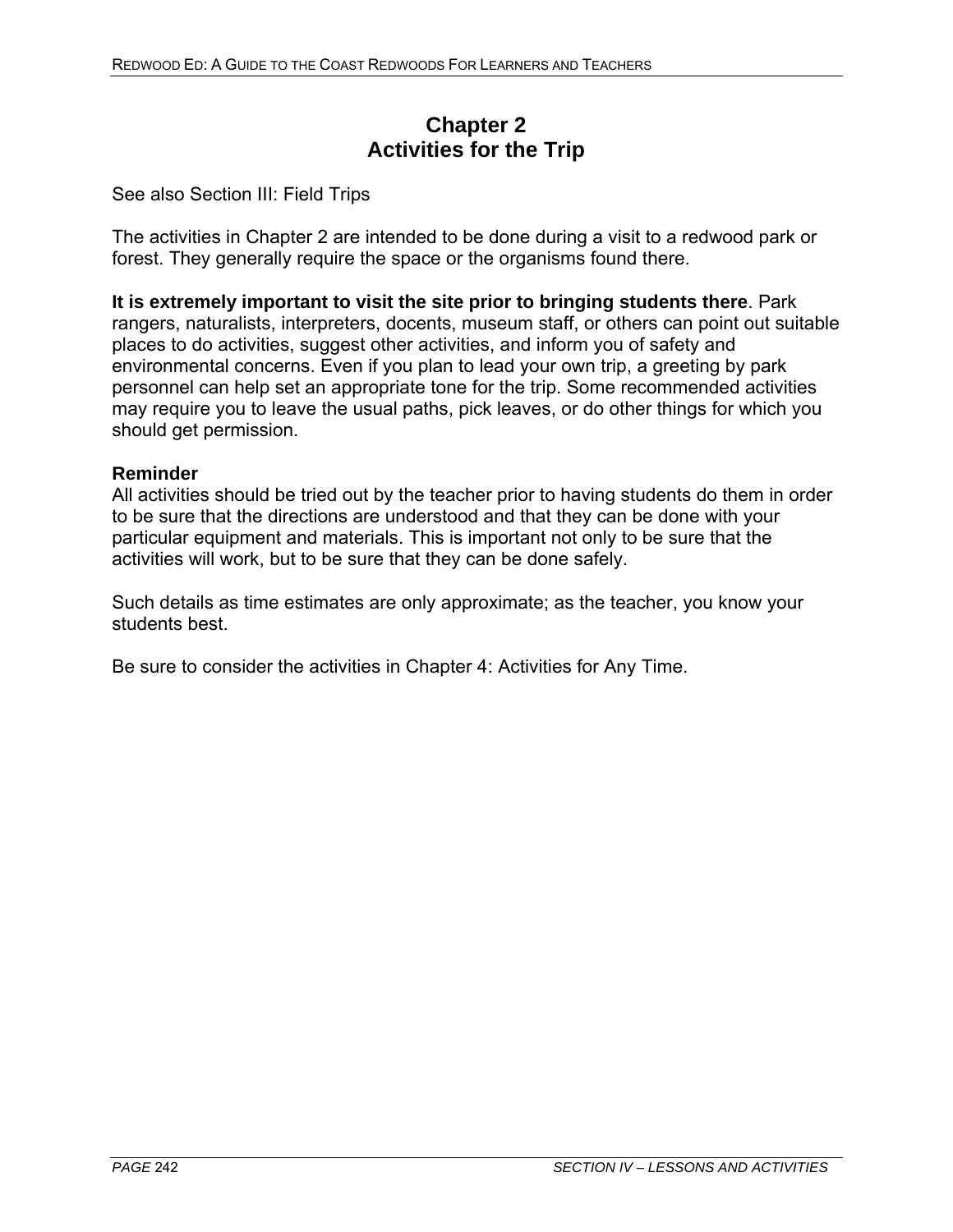# Creek Studies

## **ACTIVITY SUMMARY**

Students investigate stream temperatures, velocities, and amounts of suspended material.

## **CONCEPTS TO BE LEARNED**

- 1. Faster flowing water can carry more suspended solids.
- 2. Faster flowing water is often cooler than slowly moving water.

### **STANDARDS ADDRESSED Focus Standards:**  Grade 4: Life Sciences 3.a: Ecosystems are characterized by living and nonliving components. Science Investigation and Experimentation S.S. 6: Students ask meaningful questions and conduct careful investigations. Mathematics Number Sense 3.0: Solve problems Grade 5: Earth Sciences 3: Water moves… Science Investigation and Experimentation S.S. 6: Students ask meaningful questions and conduct careful investigations. Mathematics Number Sense 1.0: Computation Mathematics Number Sense 2.0: Calculating and solving problems Grade 6: Earth Science 2: Topography is reshaped by weathering and transportation of sediment Science Investigation and Experimentation S.S. 7: Students ask meaningful questions and conduct careful investigations. Mathematics Number Sense 1.0: Solving problems Mathematics Number Sense 2.0: Calculate and solve problems. Grade 7: Science Investigation and Experimentation S.S. 7: Students ask meaningful questions and conduct careful investigations. **Environmental Principles and Concepts**  Principle II: Humans affect natural systems. Concept a: Human populations and consumption affect natural systems. Concept b: Human extraction, harvesting, and use of resources affect natural systems. Concept c: Expansion and operation of human communities affect natural systems. Concept d: Human social systems affect natural systems.

## **ANTICIPATED OUTCOMES**

1. Students will understand that stream velocity is a major factor in the amount of material carried by the stream.

## **GROUPING**

ī

Groups of six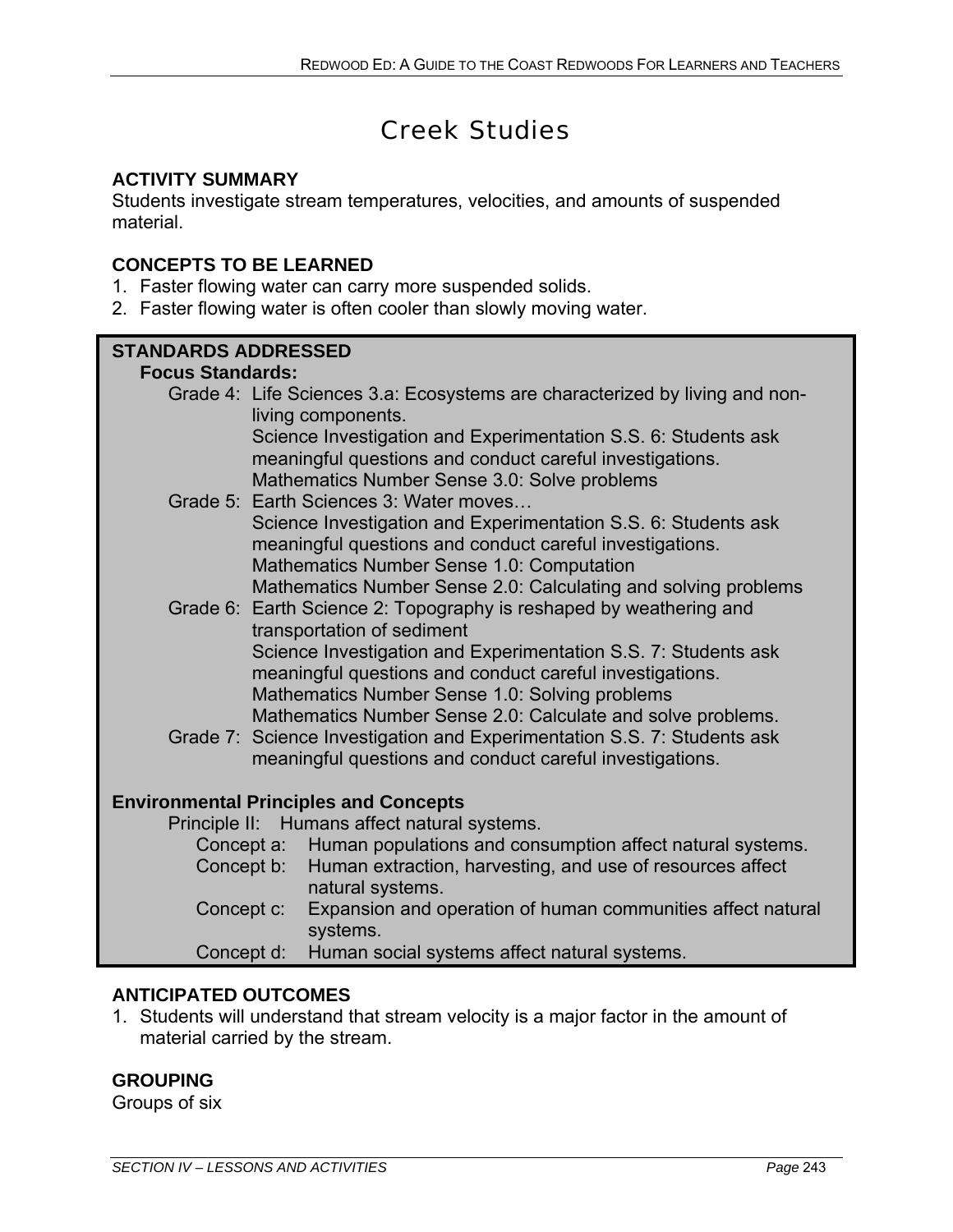## **TIME**

15-30 minutes

#### **MATERIALS: per group:**

- $\Box$  Stop watches or watches with second hands
- $\Box$  Thermometer (preferably with carrying case)
- $\Box$  Tape measure (minimum 10 feet)
- □ Clipboards
- $\square$  Pencils (work better than pens if the paper gets damp)
- $\Box$  Plastic gallon jar or bucket
- □ Coffee filter paper and funnel or filter holder
- $\Box$  Ruler (suitable for measuring stream depth)
- $\Box$  Towel
- $\Box$  Creek Studies Study Guide

#### **TEACHER PREPARATION**

- 1. When previewing the trip, locate sites where students can access a stream safely and without damaging the shoreline or vegetation. (Look for areas with varying velocities and conditions such as exposed shoreline, shoreline with vegetation, rocky shores, sandy shores, etc.)
- 2. Obtain the materials. If you use a plastic gallon jar (from the cafeteria or a restaurant?), carefully remove the "lip" that protrudes into the opening. Such a lip will keep some of the suspended solids from pouring from the jar with the water.
- 3. Try out the suspended solids collection in various sites. How many gallons or buckets does it take to obtain enough suspended material for the students to see?

#### **PROCEDURE**

- 1. Each team will be doing two studies: stream velocity and sediment load.
- 2. Assign the following jobs to team members:
	- a. recorder
	- b. launcher
	- c. finish line observer
	- d. water collector
	- e. timer
	- f. temperature and depth taker
- 3. Explain the procedures on the Study Guide and how to use the materials.



4. Caution the students **not to go into the stream.** accidentally or intentionally. Walking in the stream is likely to damage organisms living in or under rocks, and will stir up sediments.

Also caution them about slippery rocks and logs.

5. After the data are collected, have the teams share and compare their data.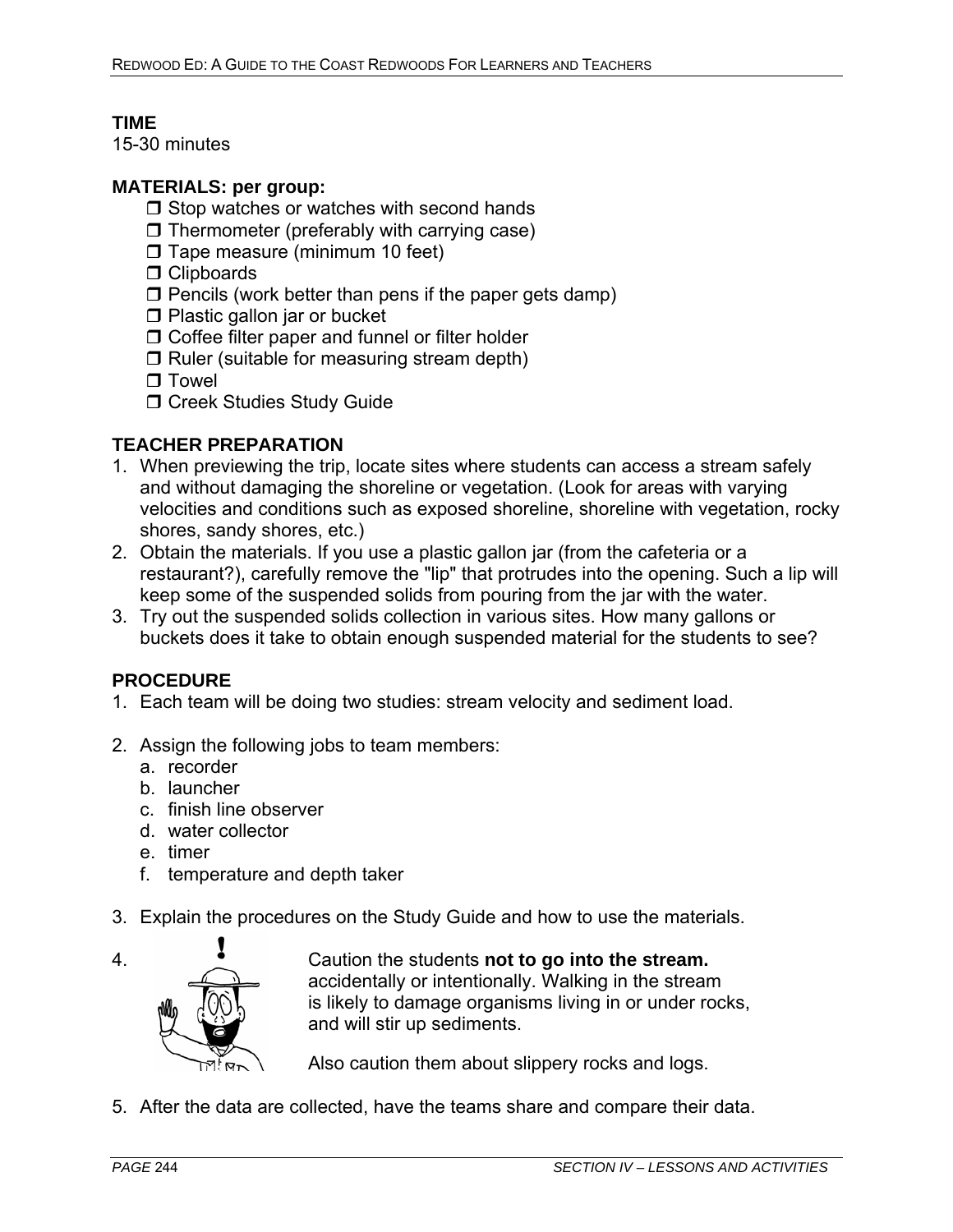## **VARIATIONS, ADAPTATIONS, DIFFERENTIATION**

- 1. You may want to attach a bucket to a pole for collecting water away from the shore.
- 2. Plankton nets can be purchased from some of the sources listed in Appendix IV. (If collecting plankton, be sure to obtain a plankton key or guide for identification.)
- 3. Some sites may have rocks, logs, or low bridges that provide safe access to the center of the stream.



4. If the stream is rarely visited or little used, you might consider having students enter the stream wearing shoes or waders to protect their feet. They can collect water/sediment samples and might use plankton nets or other nets to collect organisms that float downstream when rocks or logs are overturned. **I do not encourage doing this in heavily used streams, as the organisms in them already get disturbed too much.** 

5. Some jobs such as finish line observer and temperature taker can be combined.

## **ASSESSMENT**

- 1. Do students follow directions?
- 2. Do students make good observations and record data accurately?

## **ANSWERS TO SELECTED STUDY GUIDE QUESTIONS**

1. Fast moving streams will usually contain more suspended material. As water loses energy, it slows down and doesn't have enough energy to carry suspended material.

In general, shallow, slow moving water will be warmer.

- 2. When dams slow or stop the flow of the water, suspended materials settle out and form sediments.
- 3. When dams slow or stop the flow of the water, the surface waters generally become warmer. Deep water may remain cool.
- 4. In general, deeper water will be cooler. (Cool water can hold more dissolved gases, such as the oxygen that fish need. An example of this can be seen when a glass of cold water is allowed to sit in the sun. Gas bubbles soon form on the side of the glass as air comes out of solution.)
- 5. If the dam results in warmer water, or fine sediments, salmon may not be able to successfully reproduce.
- 6. Plants provide shade, which helps cool the water. They also attract insects, which provide food for fish. Logging companies are now required to leave plants along streams to help provide suitable fish habitat.

## **REFERENCES AND RESOURCES**

Shinkle, Jill: *Creek Watchers*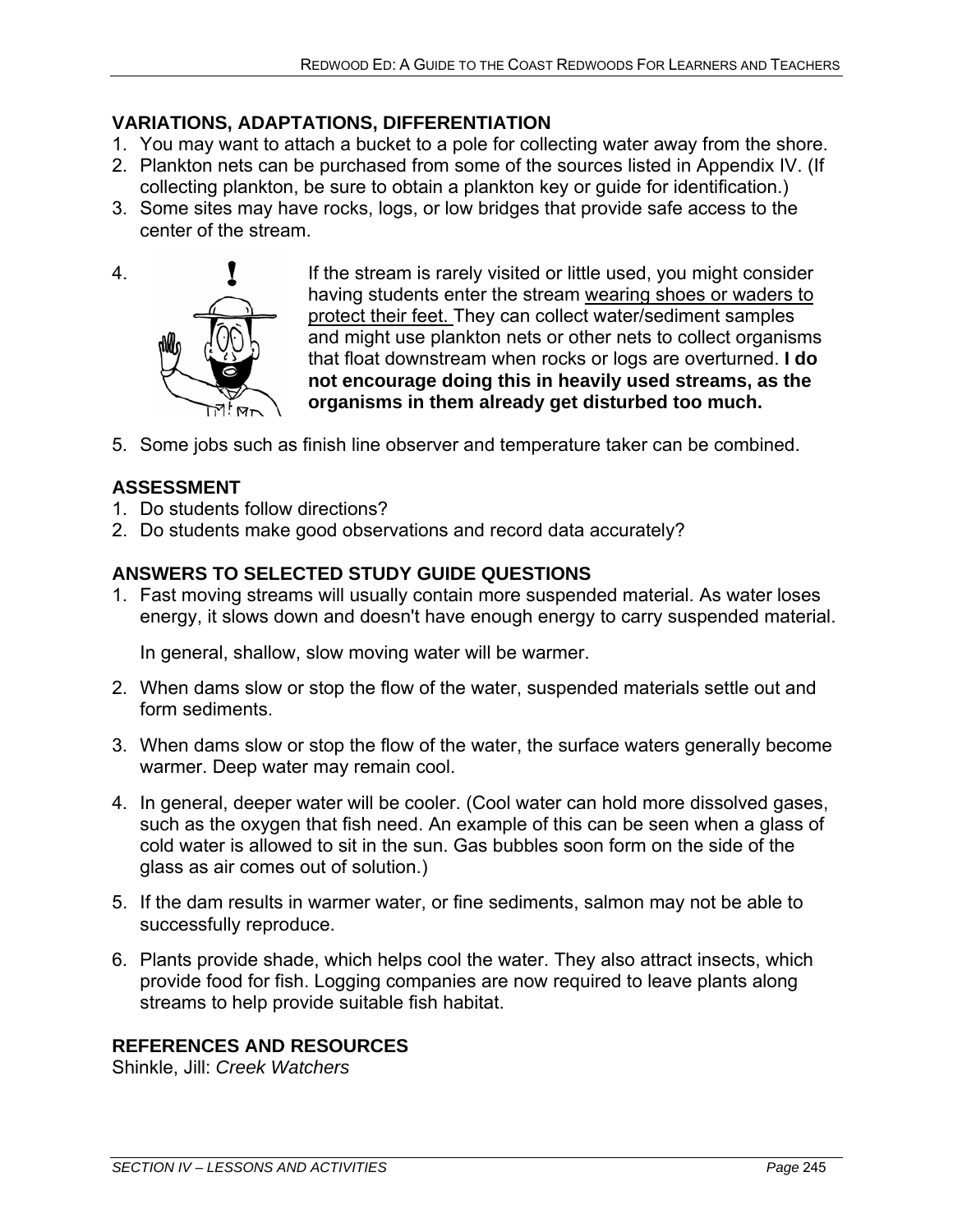#### **Creek Studies Study Guide**

Today you are part of a team of scientists that will collect some data about a stream.

- $\triangleright$  Be sure to follow directions and make and record your observations carefully.
- $\triangleright$  Ask your teacher if you have any questions.
- ¾ **DO NOT go into the creek!** Walking in streams can harm plants and animals that live in the sand and under rocks.

#### **Team Members and Jobs:**

| Recorder: Necorder:                                       | Timer: will be a series of the series of the series of the series of the series of the series of the series of the series of the series of the series of the series of the series of the series of the series of the series of | Temperature/Depth Taker:          |  |
|-----------------------------------------------------------|--------------------------------------------------------------------------------------------------------------------------------------------------------------------------------------------------------------------------------|-----------------------------------|--|
| Launcher: North Management of the Control                 | Finish Line Observer:                                                                                                                                                                                                          | Water Collector: Water Collector: |  |
| Shady, sunny, or?                                         | <b>Site description:</b> Shore/edge: rocky, sandy, covered by plants, or?                                                                                                                                                      |                                   |  |
| Stream bottom: rocky, sandy, algae covered, mixed, or?    |                                                                                                                                                                                                                                |                                   |  |
| Stream flow: slow and smooth, splashing around rocks, or? |                                                                                                                                                                                                                                |                                   |  |

Other:

- $\checkmark$  Find the starting point for your velocity test. This is the **launcher's** station.
- $\checkmark$  Find the ending point for the velocity test. The **timer** and **finish line observer** are here.
- 9 Determine where the water sample will be collected. The **water collector, temperature and depth taker,** and **recorder** will be here.

 (This should be a place where the sample can be collected **safely and without knocking sand or debris into the water.)** 

Measure the distance the stream flows between the starting and ending points (from the launcher to the timer/finish line observer). It should be at least 10 feet. Distance: feet.

#### **To determine the stream velocity (speed):**

- a. When the timer says "go," the launcher drops a small stick into the stream. (Use a 2" - 4" stick from the ground. Do not pick a twig from a living tree.)
- b. When the stick reaches the end point, the finish line observer says "stop" and the timer notes the time that the stick took to travel the measured distance.
- c. The recorder records the data on the data table (other side of this page.)
- d. If the stick gets stuck on a rock, washes ashore, etc., disregard that trial and repeat.
- e. Calculate the stream velocity by dividing the distance by the time. Example: If it took 5 seconds to travel 20 feet: 20 ft.  $\div$  5 sec = 4 ft. per sec.
- f. Use the same stick to repeat the process 4 times and find the average.

#### **To determine the suspended materials carried by the stream:**

- a. Your teacher will tell you how much water to sample.
- b. Fold the filter paper so that it fits snugly into the funnel or filter holder.
- c. Use a bucket or jar to collect the proper amount of water. Be careful not to knock sand or other material into the stream, or to stir up the bottom by stepping into the stream, as this will affect your results.
- d. **Carefully** pour the water through the filter. Gently swirl the water as you do this so that material doesn't stay in the bucket. Material that was being carried by the water will be trapped by the filter. This is suspended material.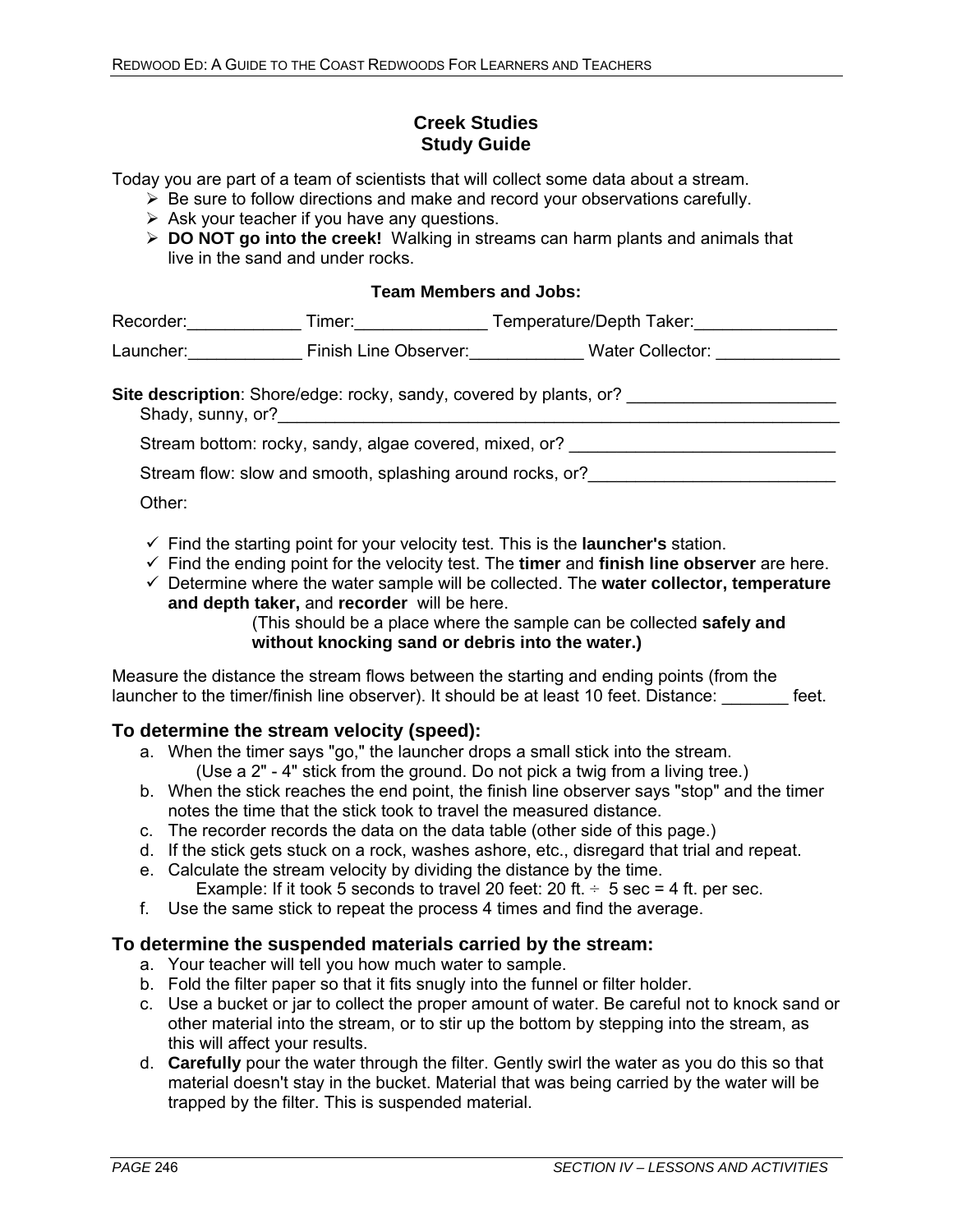**To determine the temperature and depth:** At the place where the water is collected, carefully dip the end of the thermometer into the stream. Hold the thermometer in place for 2 minutes, being careful not to drop it or break it by bumping it on the bottom or a rock. Use the ruler to measure the depth where the water is collected. Record the temperature and depth.

## **Stream Velocity**

| <b>Distance</b> | <b>Time</b> | <b>Speed</b>         | Calculate                            | notes |
|-----------------|-------------|----------------------|--------------------------------------|-------|
| (include units) | (seconds)   | Distance $\div$ time | average                              |       |
|                 |             |                      | Add the 4 speeds<br>and divide by 4. |       |
|                 |             |                      |                                      |       |
|                 |             |                      |                                      |       |
|                 |             |                      |                                      |       |

**Temperature:**  $\bullet$  (note: are these F<sup>o</sup> or C<sup>o</sup> ?) **Depth**: in.

#### **Suspended Solids**

Describe the **amount** of material collected on the filter.

Describe the **types** of materials collected on the filter…mud, sand, gravel, leaves, sticks, or?

Describe the **sizes** of the materials that you collected…all one size, varying. How big?

#### **Questions:**

- 1. Compare the data collected by different teams.
	- $\checkmark$  Which had more suspended material—fast moving water or slowly moving water?
	- $\checkmark$  Which was warmer?
- 2. If a stream is dammed, what do you think will happen to the suspended material?
- 3. If a stream is dammed, what do you think will happen to the water temperature?
- 4. How does depth affect temperature?
- 5. Salmon need cool, oxygen rich water to live. They need gravel (not sand or mud) in which to lay their eggs. What affect do you think a dam is likely to have on the salmon population?
- 6. If fire, landslides, logging or something else removes the plants from the side of the stream, what affect do you think that would have on water temperatures?

On salmon?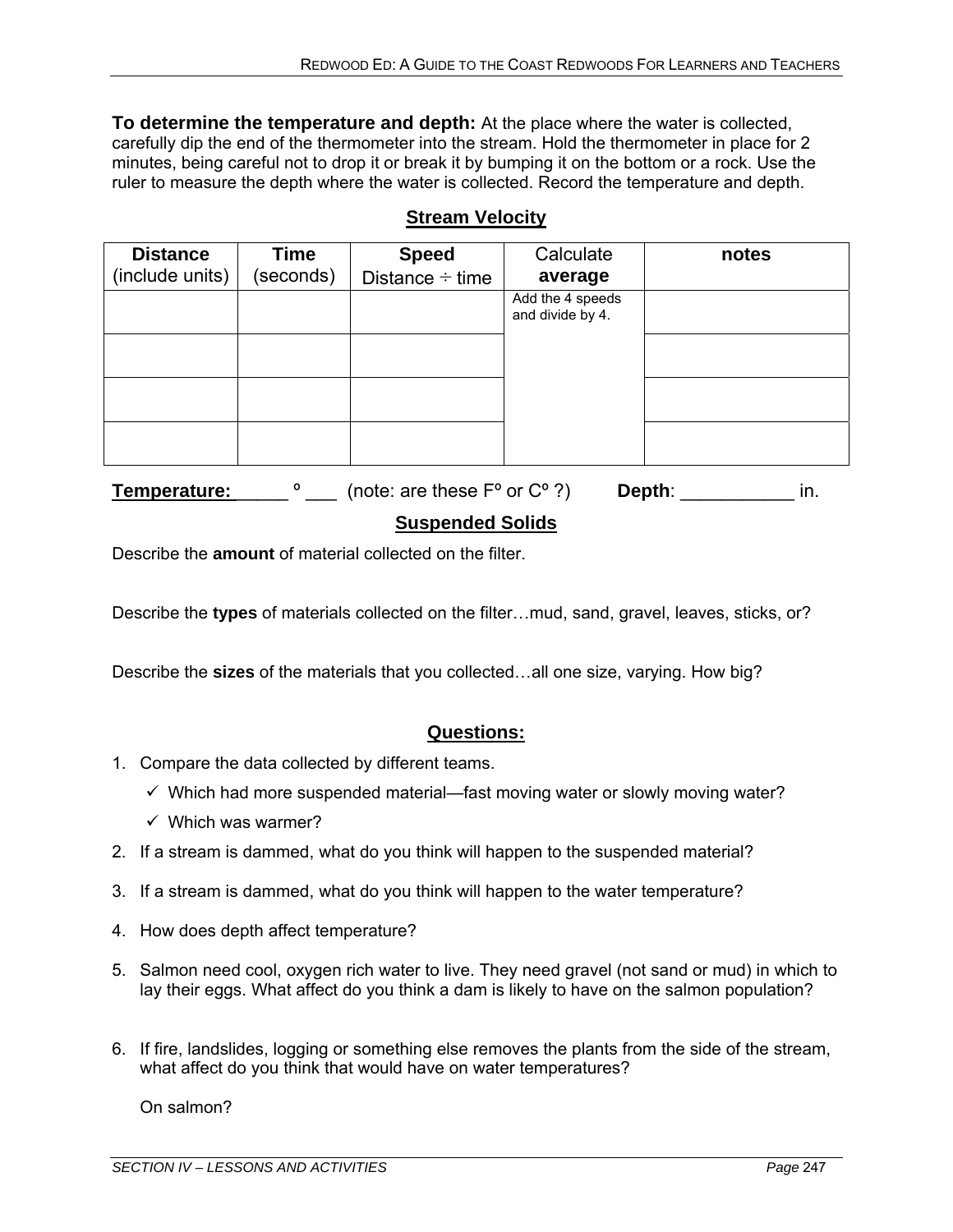## Duff Dwellers

#### **ACTIVITY SUMMARY**

Students observe organisms that live in the leaf litter or duff on the forest floor.

#### **CONCEPTS TO BE LEARNED**

- 1. Many organisms live in the leaf litter or duff on the forest floor.
- 2. Decomposers break down the leaf litter into soil components.

## **STANDARDS ADDRESSED**

#### **Focus Standards:**

- Grade 4: Life Sciences 2.c: Decomposers recycle matter. Life Sciences S.S. 3: Living organisms depend on one another and their environment. Science Investigation and Experimentation S.S. 6: Students ask meaningful questions and conduct careful investigations.
- Grade 5: Science Investigation and Experimentation S.S. 6: Students ask meaningful questions and conduct careful investigations.
- Grade 6: Ecology (Life Sciences) S.S. 5: Organisms exchange energy and nutrients among themselves and with the environment. Science Investigation and Experimentation S.S. 7: Students ask meaningful questions and conduct careful investigations.
- Grade 7: Science Investigation and Experimentation S.S. 7: Students ask meaningful questions and conduct careful investigations.

#### **Other Standards:**

Grade 5: Life Sciences 2

## **Environmental Principles and Concepts**

Principle II: Humans affect natural systems.

- Concept a: Human populations and consumption affect natural systems.
- Concept b: Human extraction, harvesting, and use of resources affect natural systems.
- Concept c: Expansion and operation of human communities affect natural systems.
- Concept d: Human social systems affect natural systems.
- Principle III: Natural systems have cycles on which humans depend and that can be altered by humans.
	- Concept a: Natural systems have cycles.
	- Concept b: Humans depend on and utilize natural cycles and processes.
	- Concept c: Human practices can alter natural cycles and processes.

#### **ANTICIPATED OUTCOMES**

- 1. Students will increase their understanding of the diversity of life.
- 2. Students will increase their understanding of the importance of food chains, food webs, and especially the role of decomposers.

l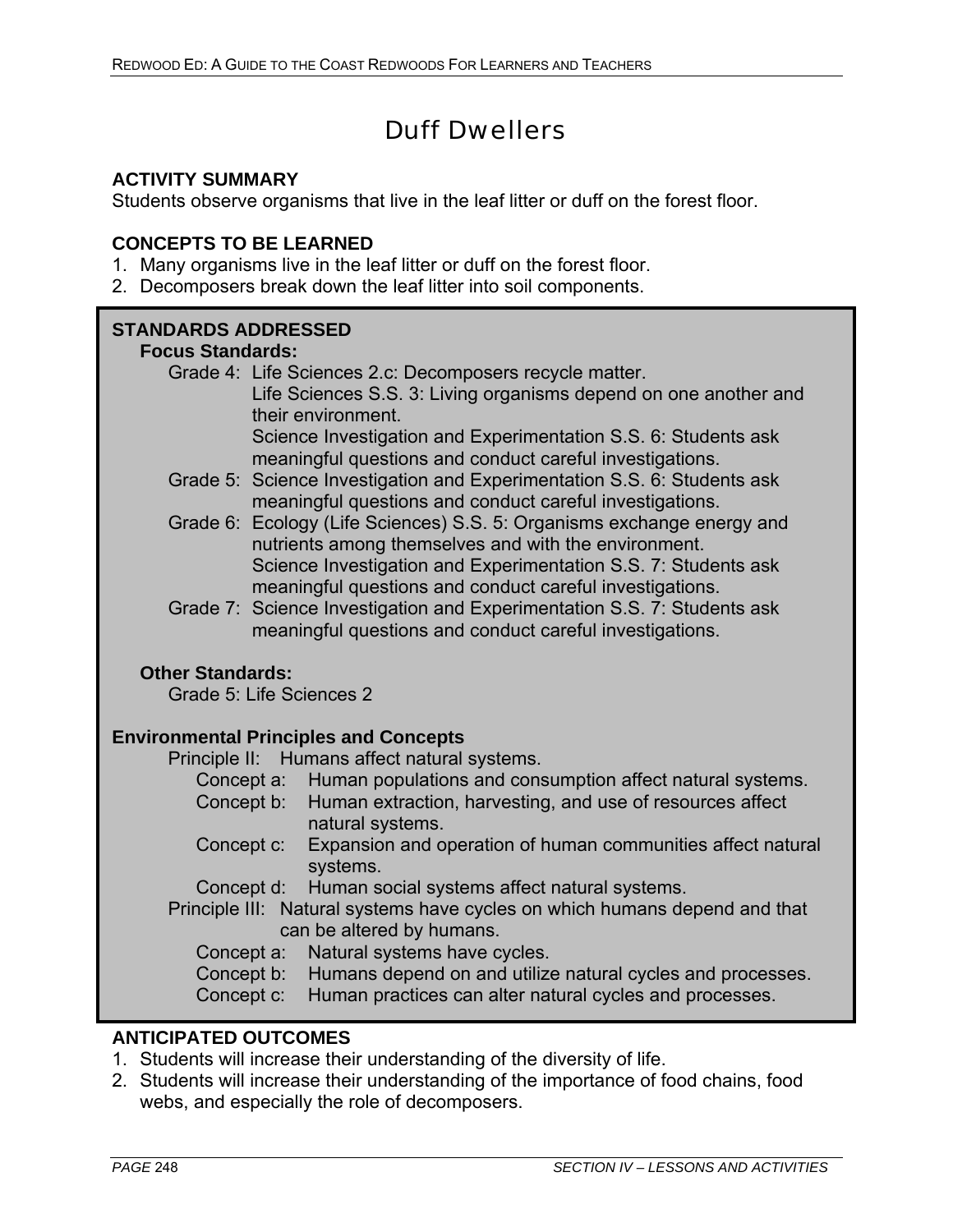## **GROUPING**

Groups of two to five students, depending on equipment availability

## **TIME**

30-45 minutes

**MATERIALS**: for each group:

- $\Box$  A litter sifter (see below for various options)
- $\Box$  White plastic pan such as a dish pan
- $\square$  Magnifier, two-way magnifier, or "bug box"
- □ Plastic spoon
- □ Forceps
- $\square$  3"x5" card
- $\Box$  Clear plastic cup(s), or cups with white insides
- Optional: trowel, clipboard and paper and pencil

Making a litter sifter:

- 1. Use duct tape to attach "hardware cloth"\* screening material to a half-gallon milk carton, large juice can, coffee can, or #10 can (from a cafeteria or restaurant) from which the bottom and top have been cut\*\*. or
- 2. Use duct tape to attach "hardware cloth"\* screening material to a three to four-inch section of large (six to ten-inch) diameter plastic pipe\*\*.



\* Hardware cloth is available with various sizes of openings. If you only use one size, half-inch is recommended. Consider making sifters with various sized openings ranging from  $\frac{1}{4}$  to  $\frac{3}{4}$  inch.

\*\*If you use a can, cover any sharp areas on the open top end with duct tape to prevent cuts. Also be careful with the cut edges of hardware cloth.

## **TEACHER PREPARATION**

- 1. Make, or have parents or students make, "Litter Sifters."
- 2. Obtain the other materials.
- 3. Locate a site where there is ample duff or leaf litter accessible to the students.

## **PROCEDURE**

- 1. While on the field trip, have teams of students sift through some leaf litter.
	- $\triangleright$  As they find different organisms, have the teams place them in plastic cups and show to the other teams.



Warn the students not to pick up spiders or centipedes with bare hands…they should use forceps, plastic spoons, or cards.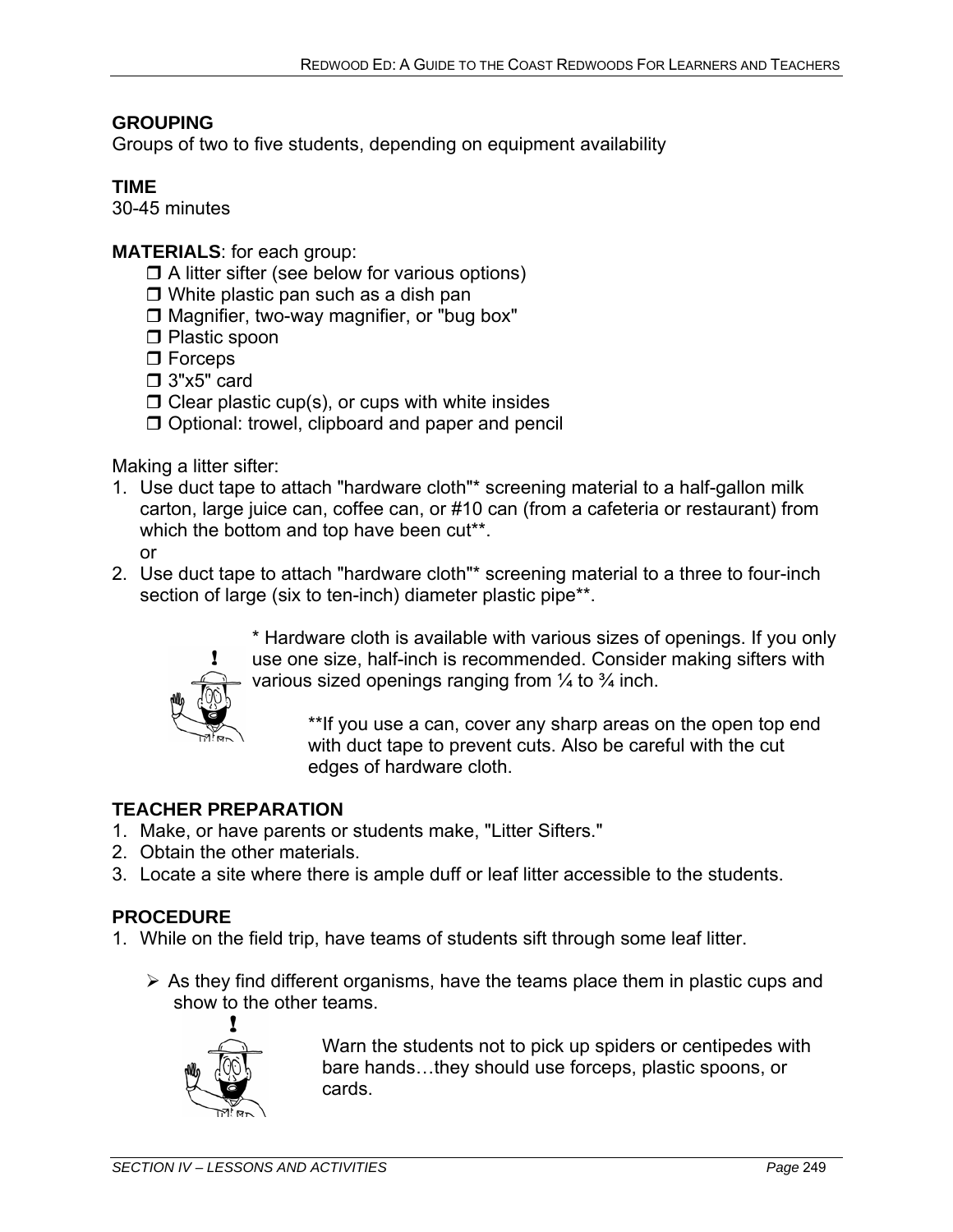- 2. Since green plants are not part of the leaf litter, discuss where these duff dwellers obtain their food. Discuss their role as decomposers.
- 3. Discuss the importance of decomposers and decomposition to the ecosystem.
- 4. Discuss the fact that bacteria, which are too small to be seen without a microscope, are present by the millions in the leaf litter and are very important in the decomposition process.
- 5. After the students are finished with the litter, it should be returned to the collection site.

#### **VARIATIONS, ADAPTATIONS, DIFFERENTIATION**

- 1. The simplest way to do this lab is to have students dump the duff into a light colored plastic pan and remove large objects such as leaves and look for organisms as they sift through the remaining duff.
- 2. Have students compare the types and quantities of duff dwellers in different areas such as under redwood, tanoak, and madrone trees or in damp, shady areas as compared to dry, sunny areas.
- 3. Students can also examine leaves and twigs (detritus) from the bottom of a creek.
- 4. If organisms cannot be identified, have students sketch them in as much detail as possible for future identification.
- 5. If electricity is available, a "Berlese funnel" can be constructed. Use tag board and masking tape to make a funnel with a bottom "mouth" one to two inches in diameter. Cover the bottom opening with nylon or plastic window screening held in place with masking tape. Place the funnel over the mouth of a jar. Place duff, decaying leaf litter, or soil into the funnel, and place the funnel and jar under a warm light or in the sunlight. Soil and duff-dwelling organisms will move downward into the jar to escape the light and heat.

#### **ASSESSMENT**

1. Ask students to explain the importance of decomposers to the ecosystem.

#### **REFERENCES AND RESOURCES**

American Forest Foundation: *Project Learning Tree: Pre K-8 Activity Guide: "Nature's Recyclers"* 

*Outdoor Biology Instructional Strategies (OBIS):* "*Litter Critters"*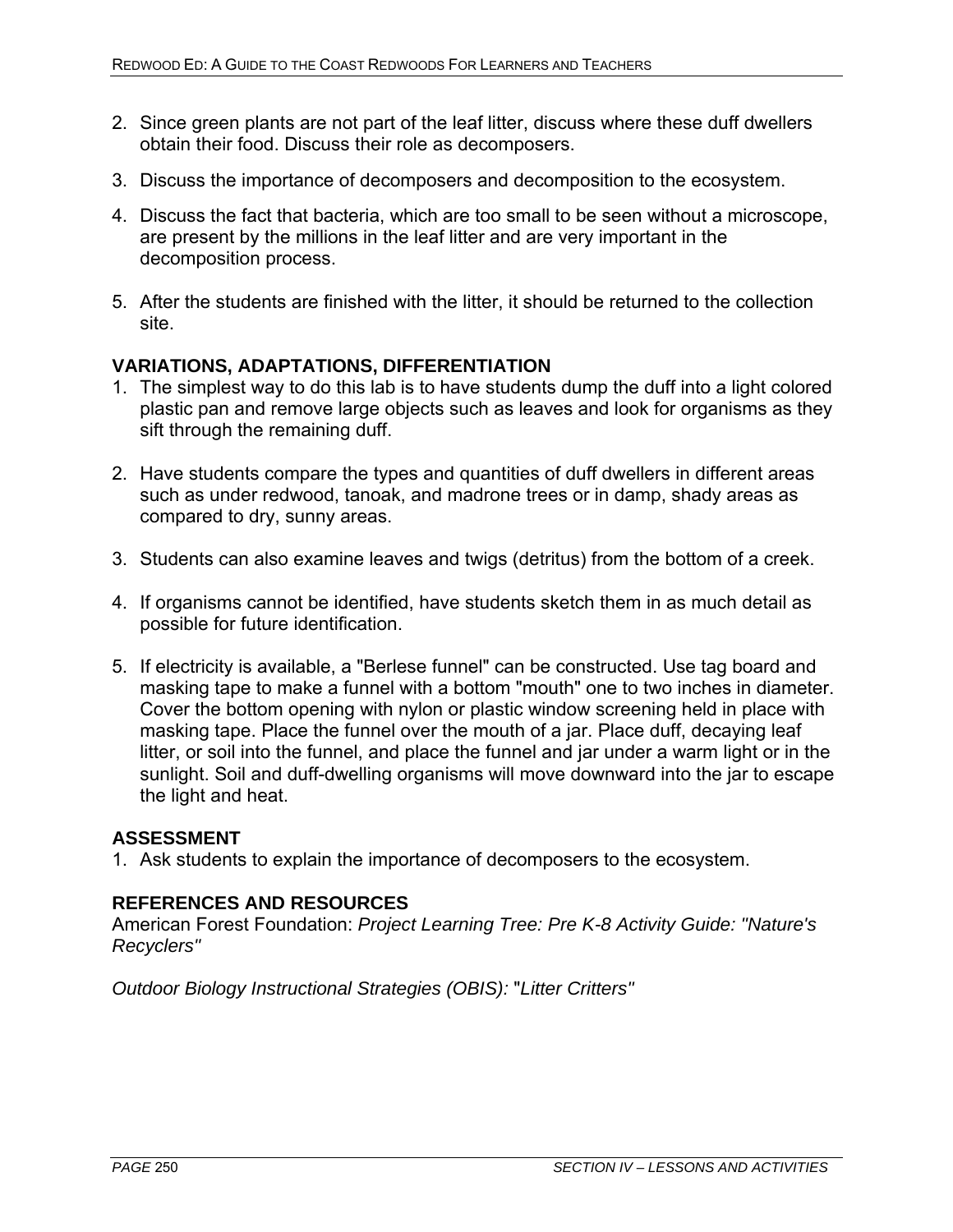# Hunting for Treasure in the Redwoods

## **ACTIVITY SUMMARY**

While on a field trip, students look for various things on a list.

#### **CONCEPTS TO BE LEARNED**

- 1. Being alert and making careful observations can help one enjoy one's environment.
- 2. Scientists must make careful observations.
- 3. Other concepts, depending on the Hunting for Treasure in the Redwoods list

#### **STANDARDS ADDRESSED**

#### **Focus Standards:**

- Grade 4: Science Investigation and Experimentation 6.a: observations Others, depending on the teacher-generated list
- Grade 5: Life Sciences S.S. 2: Plants and animals have structures. Science Investigation and Experimentation 6.a: classify objects Others, depending on the teacher-generated list
- Grade 6: Depends on the teacher-generated list
- Grade 7: Life Science Structure and Function In Living Systems S.S. 5: Anatomy and physiology Others, depending on the teacher-generated list

## **ANTICIPATED OUTCOMES**

- 1. Students will increase their ability to observe natural phenomena and objects.
- 2. Students will increase their ability to describe their observations.

#### **GROUPING**

Individual or groups of whatever size the teacher decides

#### **TIME**

Varies

#### **MATERIALS** (per group/team)

- □ Hunting for Treasure in the Redwoods Study Guide
- $\Box$  Hand lens/magnifier/"bug box"
- $\Box$  Clipboard and pencil (Pencils work better than pens when the paper is damp.)
- $\Box$  Plastic bag for collecting litter
- $\Box$  Optional: bag or other container for collecting items from the list

#### **TEACHER PREPARATION**

- 1. During a pre-trip visit, work with a ranger, interpreter, naturalist, or docent to develop the Hunting for Treasure in the Redwoods list.
- 2. Create and duplicate the Hunting for Treasure in the Redwoods list

#### **PROCEDURE**

1. Issue the Hunting for Treasure in the Redwoods Study Guide.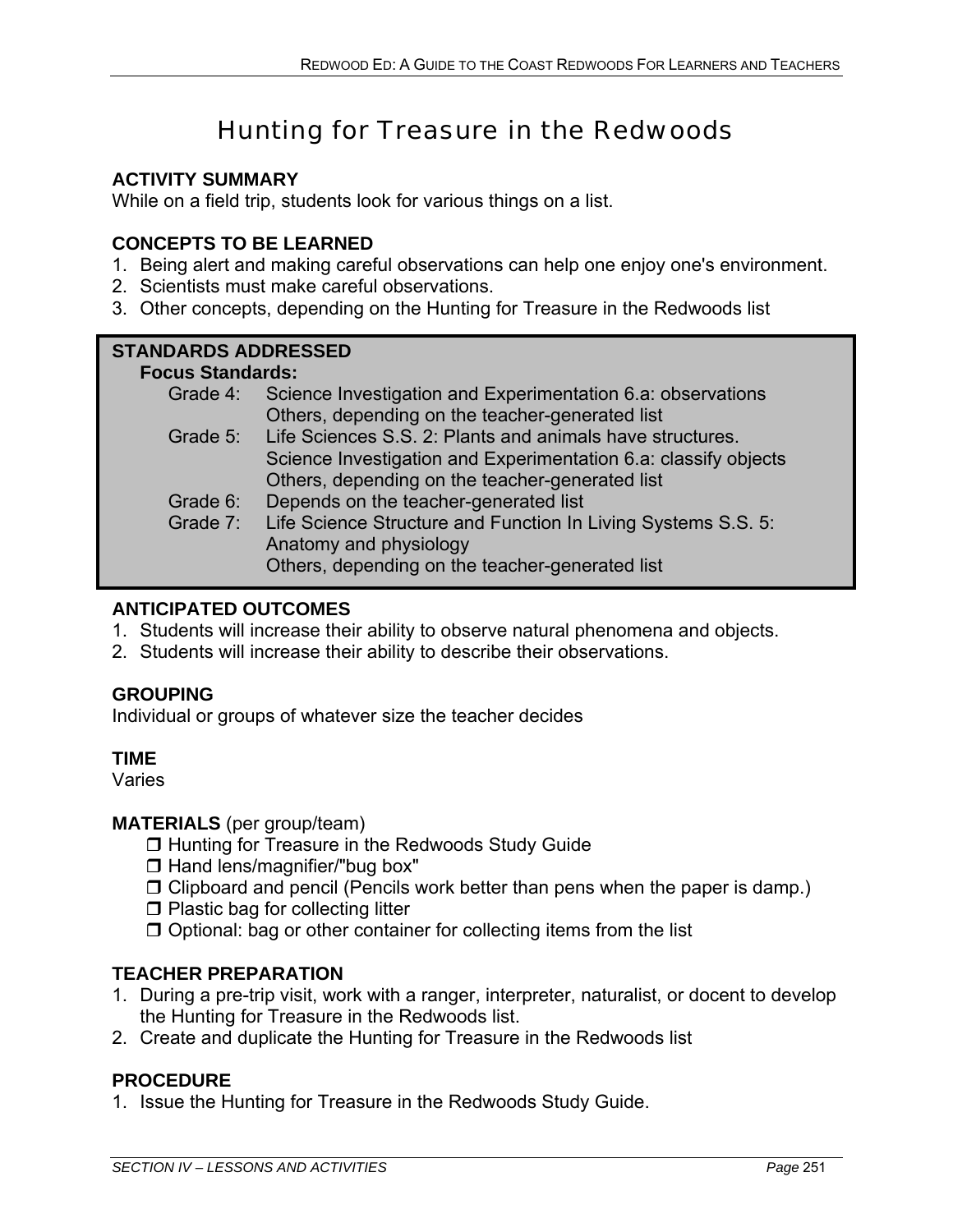- 2. Tell the students the boundaries, time allowed, and any other limits.
- 3. Remind the students to be aware of poison oak, yellow jackets, etc.
- 4. Remind the students not to damage or kill anything.
- 5. Remind the students not to take anything home unless they have permission and a specific intended use. If the trip is to a park, remind the students not to take anything home.

#### **VARIATIONS, ADAPTATIONS, DIFFERENTIATION**

- 1. Some teachers like to encourage competition. Others do not. Use your judgment.
- 2. This can be done over the course of the trip, for a short time and space (15 minutes, within sight of the teacher, for example), or during a large part of the trip (after lunch, for example).

#### **ASSESSMENT**

- 1. Do the students follow directions?
- 2. Do the students describe, collect, point out, or? the items on the list?

#### **REFERENCES AND RESOURCES**

Cornell: *Sharing Nature With Children*.

Council for Environmental Education: *Project WILD® K-12 Activity Guide:* "Microtrek Treasure Hunt"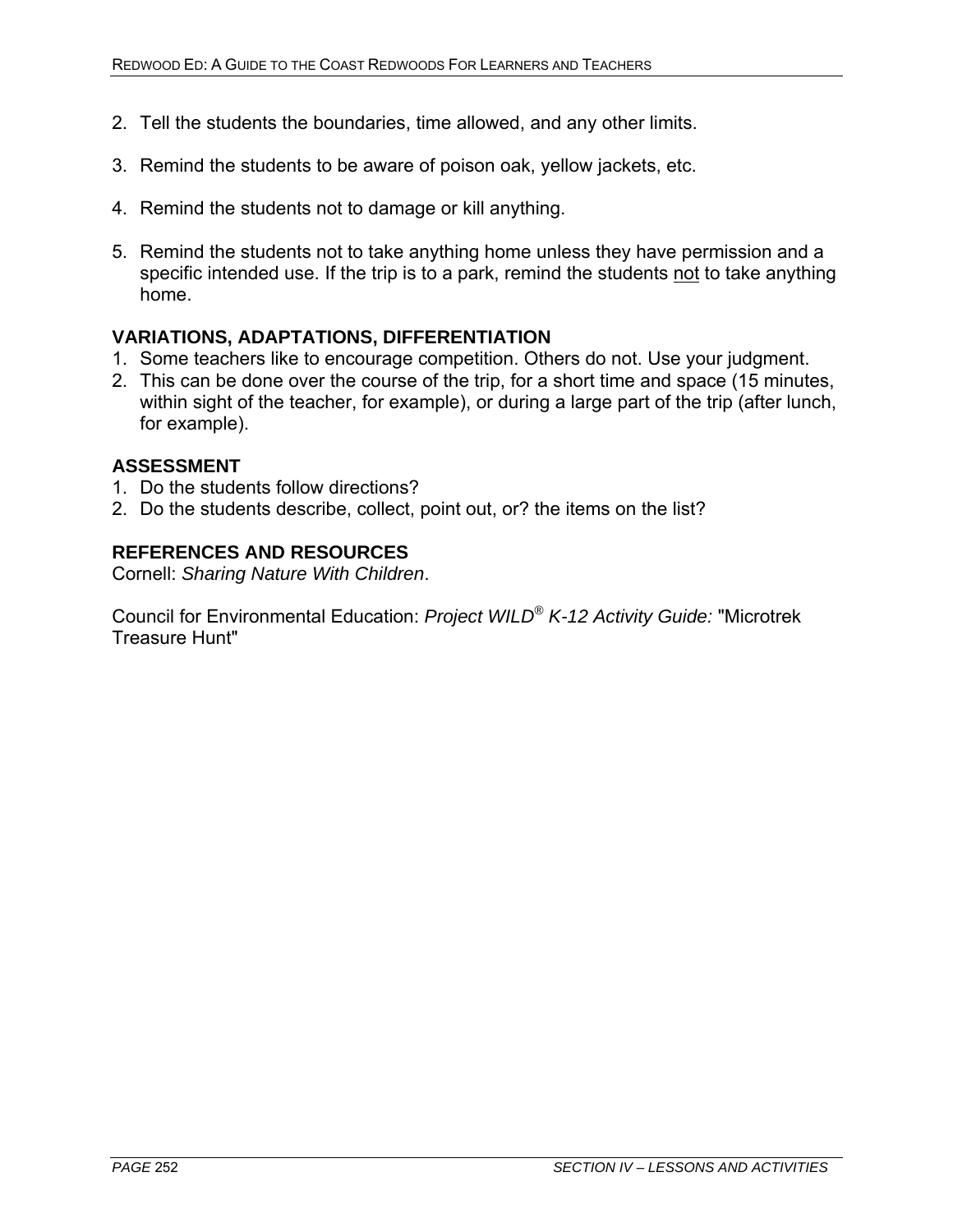## **Hunting for Treasure in the Redwoods Study Guide**

There is treasure to be found in the redwood forest. Listed below are a number of things that you may be able to find in the forest.

Follow your teacher's directions about whether to collect, describe, draw, or point out each of the things on the list.

Remember not to damage anything! Remember to return all natural things to the forest.

Be careful of such things as poison oak, stinging nettles, yellowjackets, etc.

#### **Teachers: The following list is just a starting point. Work with park staff or volunteers to develop a list that will work at your site.**

Suggestions for things to collect **from the ground**:

- □ Cones: redwood, Douglas-fir
- □ Acorns: tanbark oak, other oak
- $\Box$  A seed from a different plant (maple, berry, or?)
- □ Leaves: redwood, Douglas-fir, tanbark, other
- $\Box$  A feather
- □ Something round
- $\Box$  Something fuzzy
- $\Box$  Something sharp
- $\Box$  Something that you consider beautiful
- $\Box$  Something that you consider interesting (and be prepared to explain why)
- $\Box$  A leaf that has been chewed on (not by a person.)
- $\square$  Something white, blue, red, black or?
- $\Box$  Two pieces of litter

Suggestions for things to point out, describe and/or draw:

- $\Box$  Evidence of animals (droppings, spider webs, gopher hole, bird or wood rat nest, a gnawed cone, the animal)
- $\Box$  Evidence of ways that humans have changed the area in the last five years
- $\square$  Evidence of something that happened over 50 years ago
- **D** Evidence of camouflage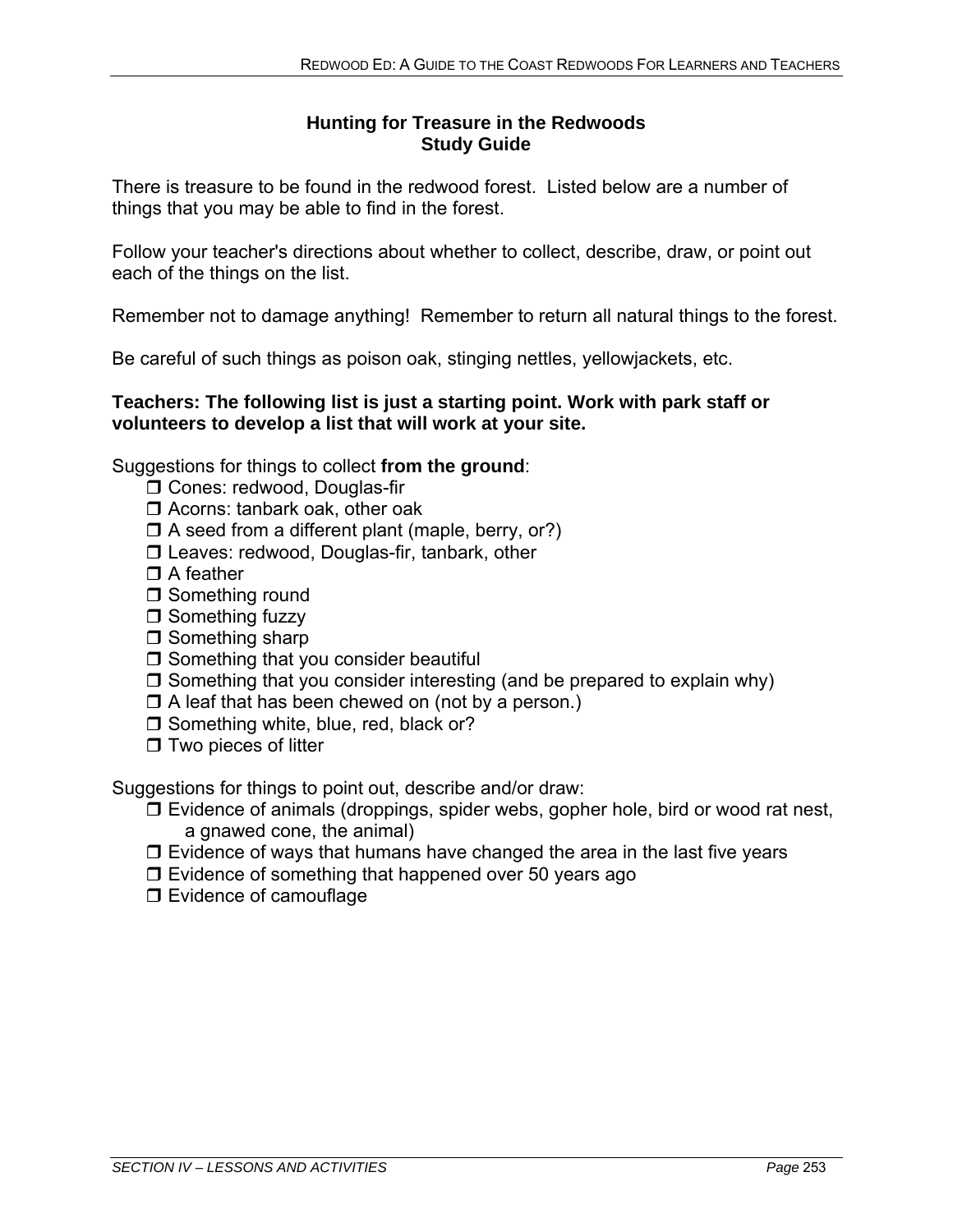# I Never Knew That!

#### **ACTIVITY SUMMARY**

Students observe individual or groups of organisms for an extended period of time, recording their observations.

#### **CONCEPTS TO BE LEARNED**

1. Careful observation can reveal things about organisms that had not been previously known to the observer.

#### **STANDARDS ADDRESSED**

#### **Focus Standards:**

- Grade 4: Science Investigation and Experimentation S.S. 6: Students ask meaningful questions and conduct careful investigations.
- Grade 5: Life Sciences S.S. 2: Plants and animals have structures for various life processes. Science Investigation and Experimentation S.S. 6: Students ask

meaningful questions and conduct careful investigations.

- Grade 6: Science Investigation and Experimentation S.S. 7: Students ask meaningful questions and conduct careful investigations.
- Grade 7: Life Science…Structure and Function in Living Systems S.S. 5: Anatomy and physiology Science Investigation and Experimentation S.S. 7: Students ask meaningful questions and conduct careful investigations.

## **ANTICIPATED OUTCOMES**

1. Students will increase their ability to observe and record both anatomical and behavioral characteristics of organisms.

#### **GROUPING**

Individual or groups of two

#### **TIME**

Introduction: five minutes Observation and recording time: varies…15-30 minutes

#### **MATERIALS**

- $\Box$  Pencils and notebooks or clipboards with paper
- **D** Photocopies of the I Never Knew That! Study Guide
- **O** Optional: magnifiers or binoculars

## **TEACHER PREPARATION**

1. While previewing the field trip, find a place where students might be likely to be able to find insects, banana slugs, birds, fish, or other animals to observe. If there's any doubt, check with the park personnel to be sure that it is okay for students to sit in the area while they make their observations.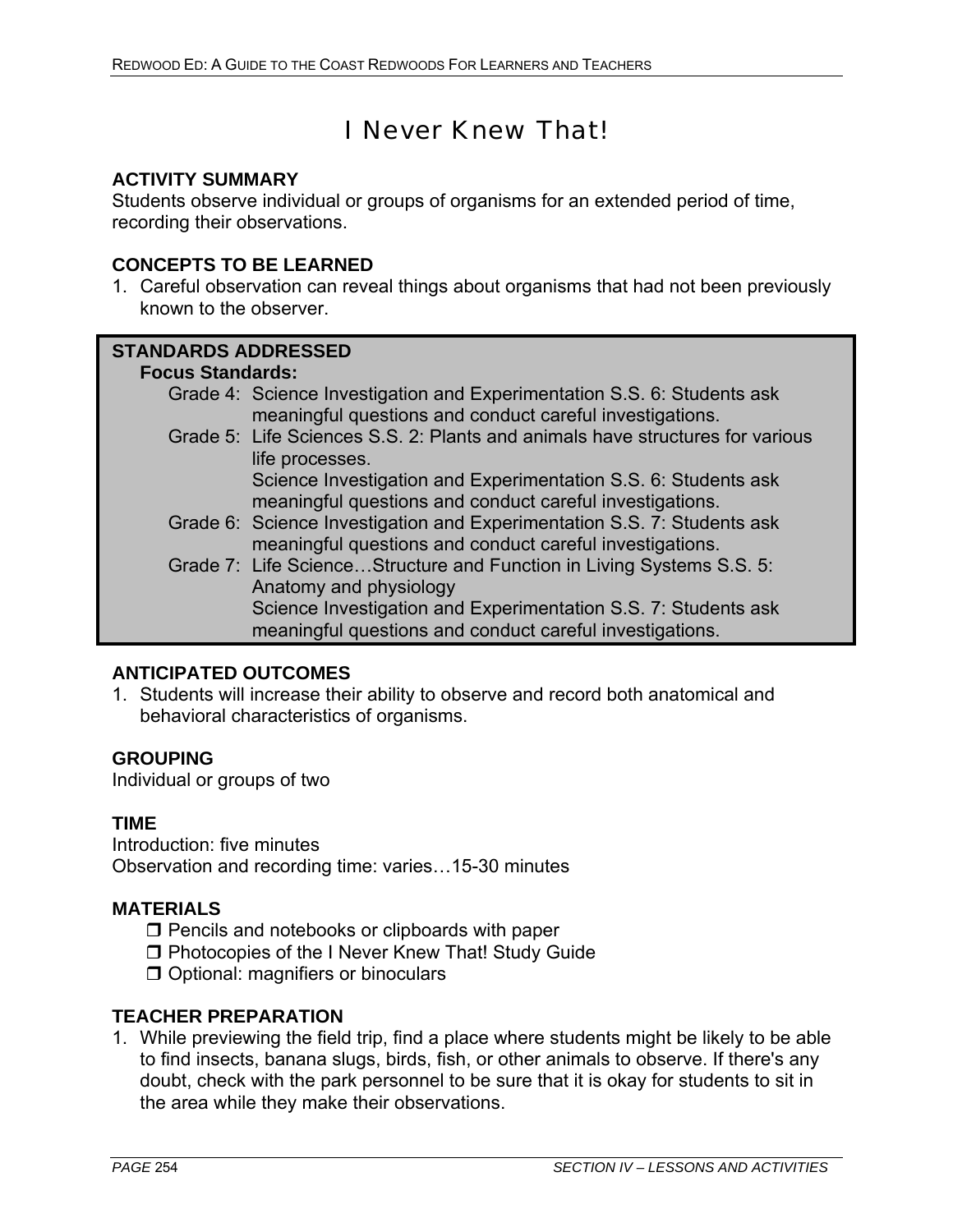#### **PROCEDURE**

- 1. Discuss with the students the importance of careful observation when studying organisms.
- 2. Discuss the idea that scientists can observe both physical characteristics such as markings, color, number of legs, or body shape, and behavioral characteristics such as how an organism moves, how it reacts to sound, or how it feeds.
- 3. Pass out the I Never Knew That! Study Guide and explain that the students are to make and record careful observations of an organism.
- 4. Discuss safety issues such as staying in the study area, poison oak, etc.
- 5. Inform the students of the time limits.

## **VARIATIONS, ADAPTATIONS, DIFFERENTIATION**

1. This activity can be done in any environment, including the home, neighborhood, or school grounds.

## **ASSESSMENT**

- 1. Are observations accurately recorded?
- 2. Were both physical and behavioral observations recorded?
- 3. Were the objective terms used in the descriptions (as opposed to subjective terms)?
- 2. Did students follow instructions?

## **ANSWERS TO SELECTED STUDY GUIDE QUESTIONS**

Will vary according to the students' observations.

## **REFERENCES AND RESOURCES**

Roa, Michael: *A Guide to the Side of the Sea*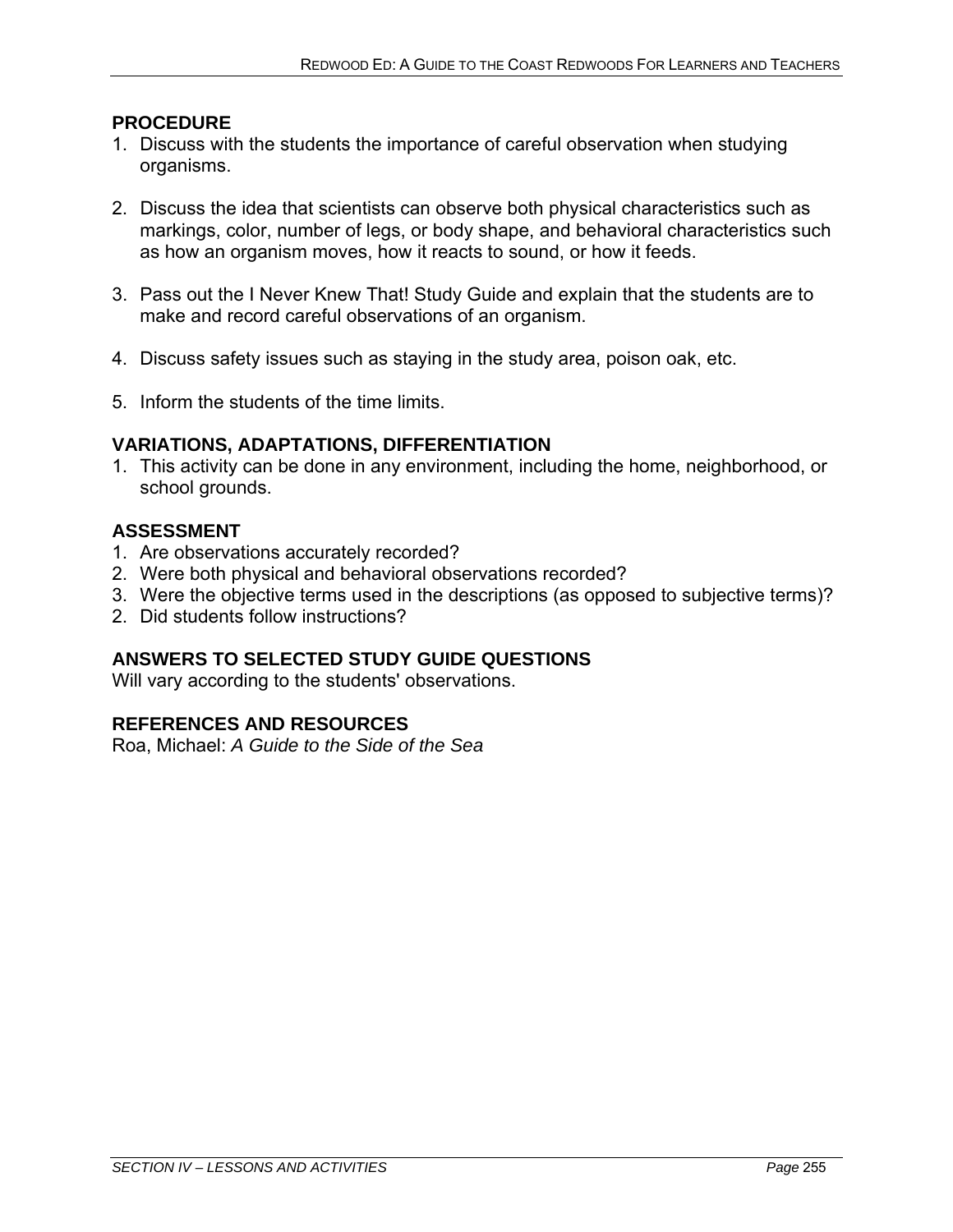#### **I Never Knew That! Study Guide**

Careful observation and accurate recording of observations are extremely important for scientists. For the next few minutes, you are going to be a scientist studying an animal more carefully than you have ever studied an animal before. Be sure to record your observations carefully and accurately. Drawings may help.

Also, be careful…some animals can bite or sting, and don't get into poison oak!

Hint #1: Drawings may help…You don't have to be an artist to sketch your animal

Hint #2: When you record your observations, try to use terms that everyone will understand. Using numbers may help with this. Think about these examples:

| Clear                                    | Not so clear                     |
|------------------------------------------|----------------------------------|
| Has 6 oval shaped spots on its back      | Has spots on its back            |
| Crawled 2 feet in 3 minutes              | Crawled slowly                   |
| Is 3 inches long                         | The biggest slug I've ever seen! |
| Body gray in color with brown on stomach | Grayish with some brown          |

Hint #3: Be sure to include observations about how the animal looks **and** how it acts.

Hint #4: It may be useful to record your observations every 10 or 20 seconds, every minute, or ?

**Observations** (continue on the back if necessary):

What kind of animal are you observing?

What does this animal looks like….**physical** observations. Look carefully and try to notice something that you have never noticed before.

Drawing Description...things that I notice:

Observations of **behaviors**:

Something that I observed that I hadn't observed before is:

A question that I have is: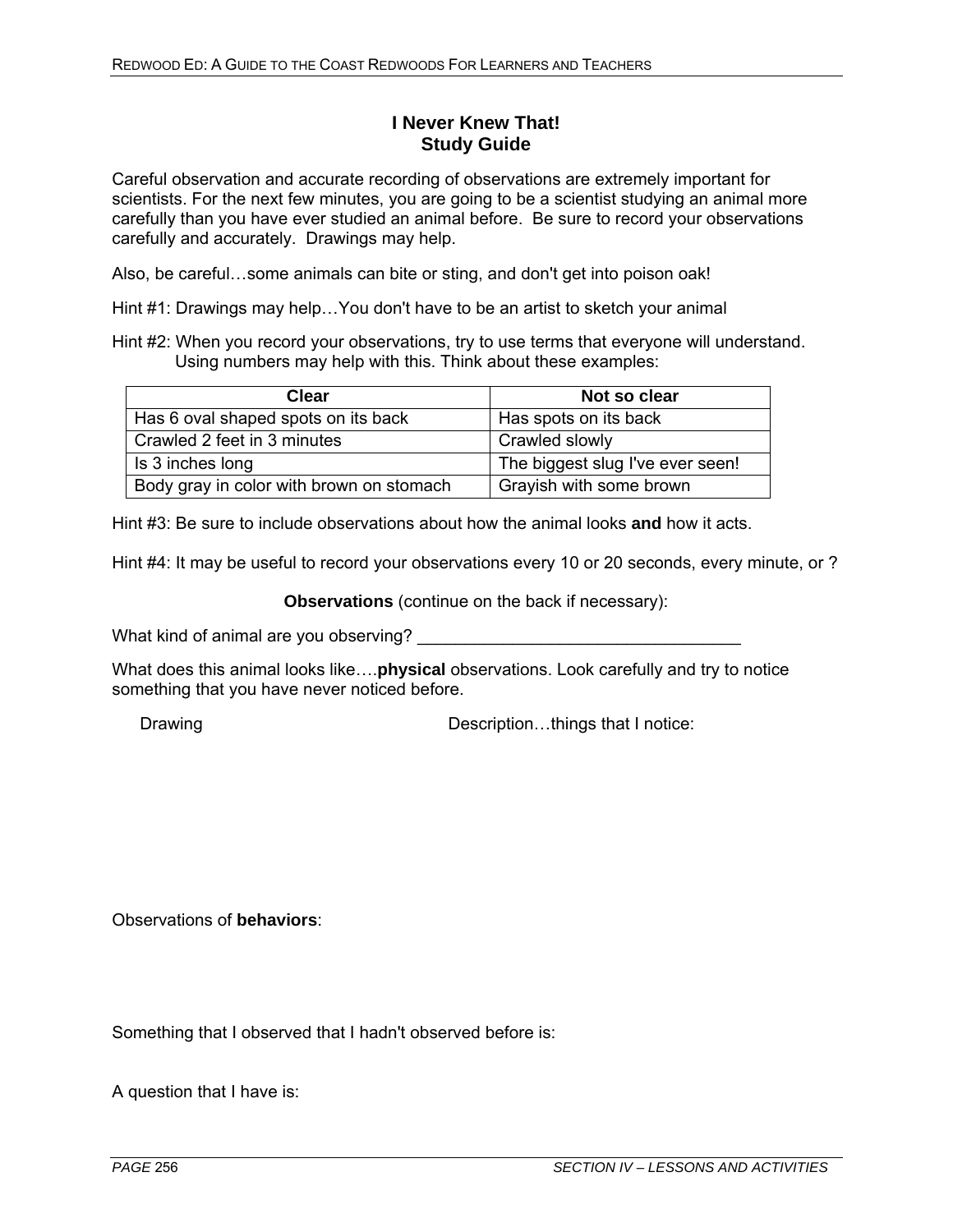# Micro-hiking

## **ACTIVITY SUMMARY**

Students make observations while "hiking" by crawling for a short distance, keeping their heads no more than a foot above the ground.

## **CONCEPTS TO BE LEARNED**

1. Careful and close observation can reveal things that we don't normally notice.

## **STANDARDS ADDRESSED**

#### **Focus Standards:**

Grade 4: Life Sciences S.S. 3: Living organisms depend on one another and their environment.

Science Investigation and Experimentation S.S. 6: Students ask meaningful questions and conduct careful investigations.

Grade 5: Life Sciences S.S. 2: Plants and animals have structures for various life processes.

Science Investigation and Experimentation S.S. 6: Students ask meaningful questions and conduct careful investigations.

- Grade 6: Ecology (Life Sciences) 5: S.S. Organisms exchange energy and nutrients among themselves and with the environment. Science Investigation and Experimentation S.S. 7: Students ask meaningful questions and conduct careful investigations.
- Grade 7: Life Science…Evolution 3.a: Biological evolution accounts for diversity. Life Science…Structure and Function in Living Systems S.S. 5: Anatomy and physiology Science Investigation and Experimentation S.S. 7: Students ask meaningful questions and conduct careful investigations.

## **ANTICIPATED OUTCOMES**

- 1. Students will increase their ability to observe and describe their observations.
- 2. Students will observe things that they have not previously noticed.

## **GROUPING**

Teams of two

## **TIME**

10-30 minutes

## **MATERIALS: for each team of two students:**

- $\Box$  5' of string
- Clipboard, paper, pencil
- $\Box$  Optional: hand magnifier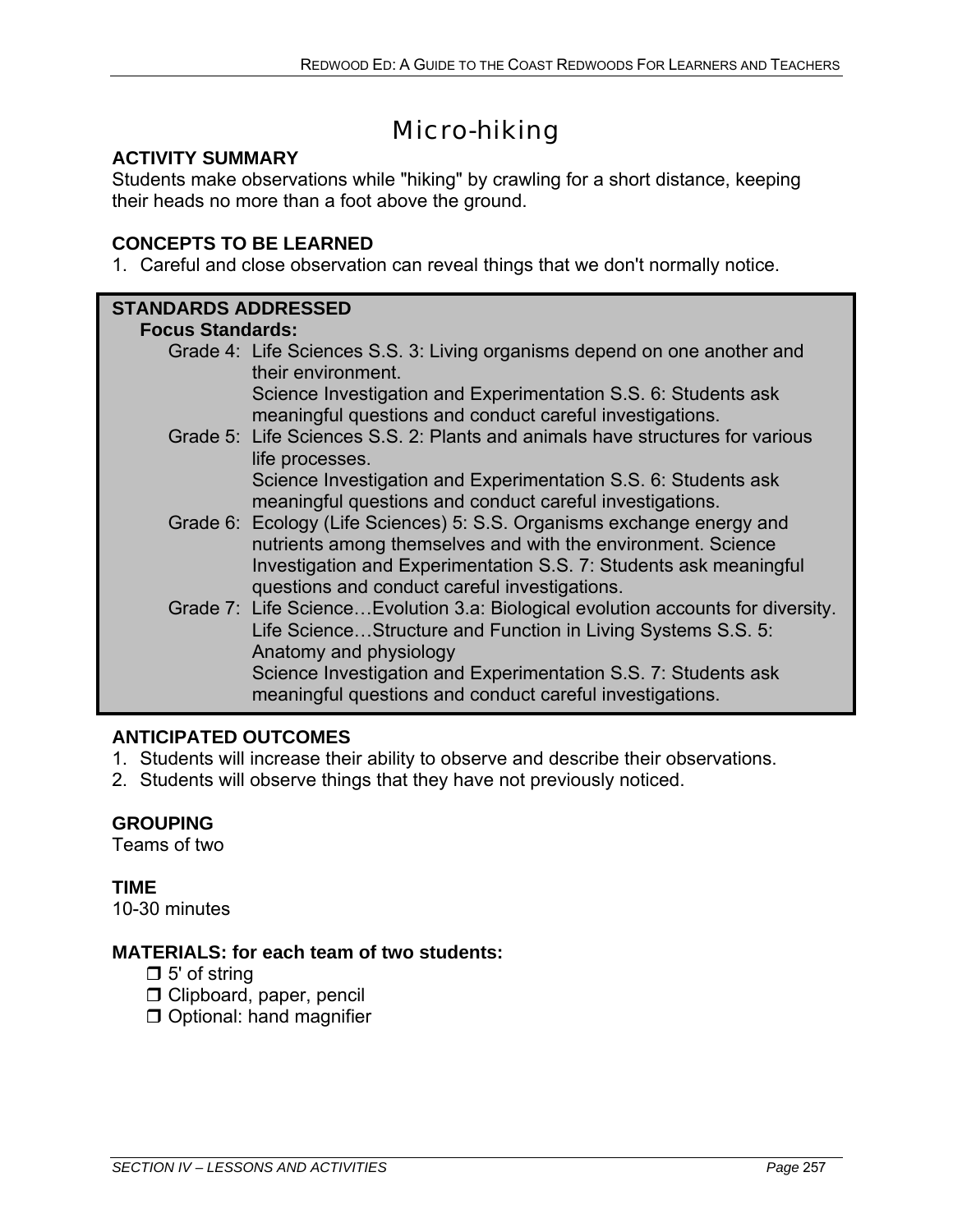#### **TEACHER PREPARATION**

- 1. Obtain the materials above.
- 2. While on a pre-trip visit to the site, find an area where students can crawl along the ground safely.

#### **PROCEDURE**

- 1. Give each team the materials.
- 2. Tell them to spread their strings along the ground (or across a log, on a tree, over a rock, or?) in such a way that they won't interfere with other groups. Encourage them to look for things that they have never before noticed.
- 3. One student crawls along the ground (either on "all fours" or on their belly), keeping his or her head no more than 1 foot above the ground. As the student crawls, he or she describes what is seen.
- 4. The second student records the observations of the first. Of course, the second student is encouraged to check out for himself/herself what the first student describes.
- 5. After the first student has "hiked" the string, the students place the string in another area and trade roles.

#### **VARIATIONS, ADAPTATIONS, DIFFERENTIATION**

1. Rather than "hiking" along a string, students can explore a small area determined by tossing a loop of string.

#### **ASSESSMENT**

1. Do students look closely and describe accurately?

#### **REFERENCES AND RESOURCES**

Cornell, Joseph: *Sharing Nature with Children*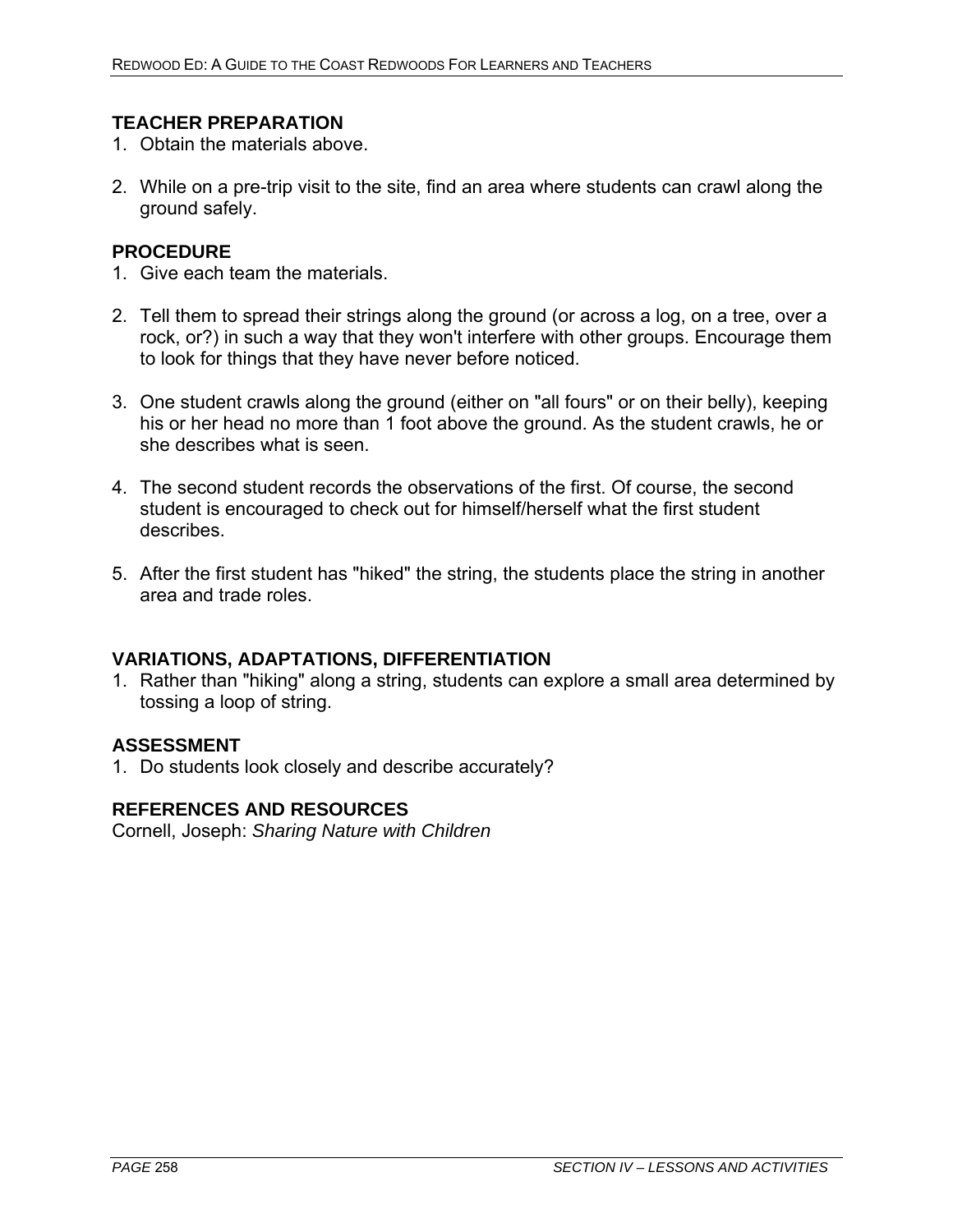# The Only Constant is Change: Succession in Action

#### **ACTIVITY SUMMARY**

Students observe examples of succession, or changes in dominant species, in the field.

#### **CONCEPTS TO BE LEARNED**

- 1. Environments change over time.
- 2. Over time, the dominant organisms living in a place will change.
- 3. Different organisms inhabit a place at different successional stages.

#### **STANDARDS ADDRESSED**

#### **Focus Standards:**

Grade 4: Life Sciences S.S. 3: Living organisms depend on one another and their environment.

Science Investigation and Experimentation S.S. 6: Students ask meaningful questions and conduct careful investigations.

- Grade 5: Science Investigation and Experimentation S.S. 6: Students ask meaningful questions and conduct careful investigations.
- Grade 6: Earth Science 2.d: Landslides and floods change human and wildlife habitats.

Science Investigation and Experimentation S.S. 7: Students ask meaningful questions and conduct careful investigations.

Grade 7: Science Investigation and Experimentation S.S. 7: Students ask meaningful questions and conduct careful investigations.

## **ANTICIPATED OUTCOMES**

1. Students will increase their understanding of succession in biological communities.

#### **GROUPING**

Whole class and individuals

#### **TIME**

varies

#### **MATERIALS**

- $\square$  Paper and pencils
- $\Box$  clipboards

#### **TEACHER PREPARATION**

1. When you do the pre-trip site visit, locate places where students can see various stages of succession such as:

 Bare earth or rock Grasses (on earth) or lichens (on rock) Non-woody herbaceous plants Small woody plants **Trees**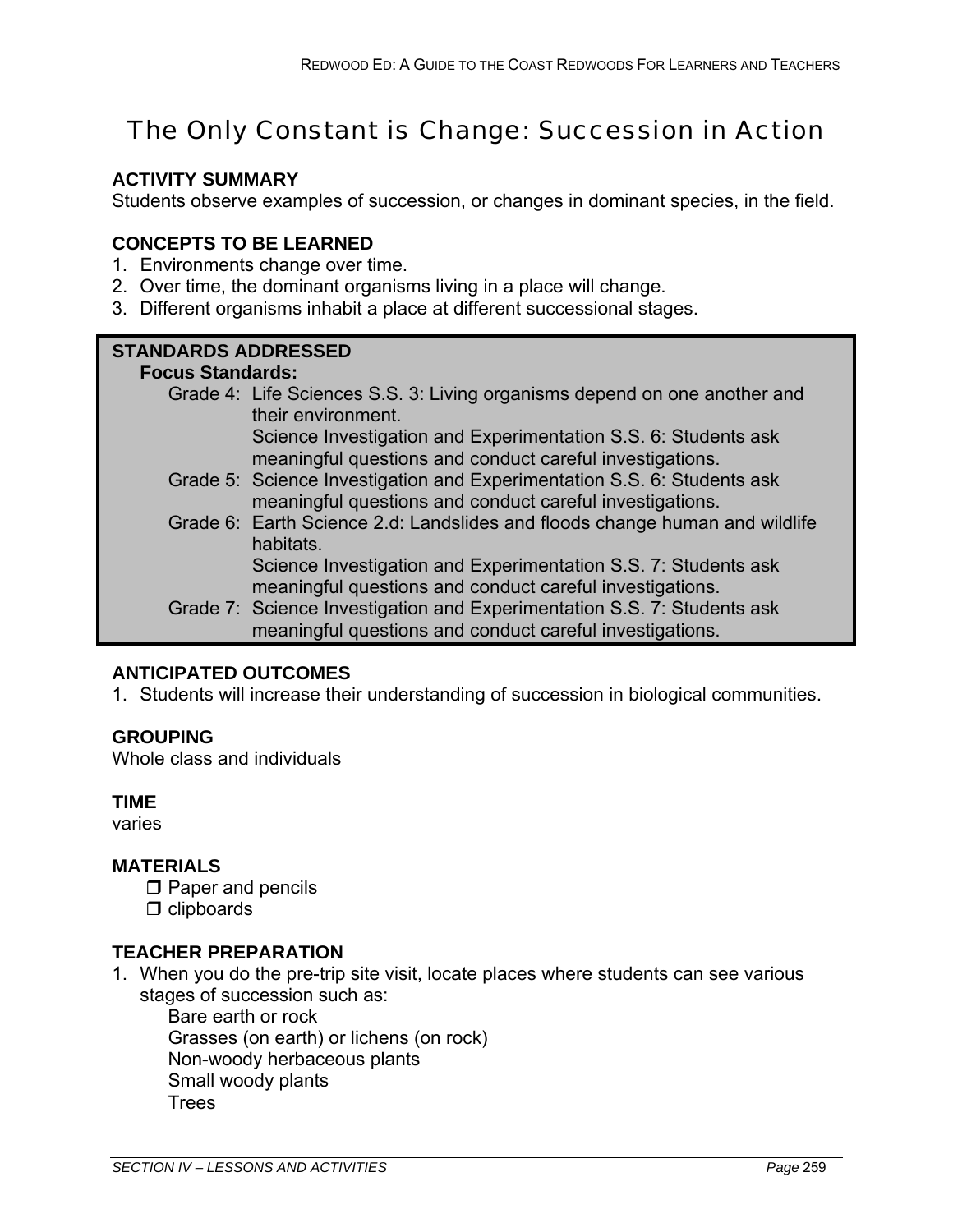It would be ideal if you can locate an area where a fire, landslide, logging, or other disturbance has obviously set succession back. Also, look for places such as a meadow or field where the forest was cleared some time ago. Look for bushes or forest trees growing along the edge of the meadow.

#### **PROCEDURE**

- 1. While on the field trip, point out to students different plants growing in different areas.
	- $\triangleright$  Discuss the concept of succession, wherein a group of plants and animals affect and change their environment, resulting in other plants and animals becoming dominant.
	- $\triangleright$  Discuss how such things as fire, road clearing, landslides, or logging can set succession back to an earlier stage.
	- ¾ Discuss the idea that the plants and animals in a successional stage don't just appear. They are present but not dominant during the previous stage. Often, shade-tolerant plants survive and thrive in the shade of less shade-tolerant plants, eventually becoming dominant.
- 2. Have students draw and label the different vegetation types from bare soil to a forest with a canopy, sub-canopy, and understory.

## **VARIATIONS, ADAPTATIONS, DIFFERENTIATION**

- 1. *Project Learning Tree* has a classroom succession activity called "Nothing Succeeds Like Succession." See American Forest Foundation, *Project Learning Tree: Pre K-8 Activity Guide*, 2006.
- 2. Succession can be observed in the classroom by simply obtaining some unpurified water, perhaps from a creek or pond while on a field trip (or adding some straw or other "contaminant" to some tap water), and keeping it in an aquarium or jar on a windowsill and observing the changes over time as different groups of organisms grow.

#### **ASSESSMENT**

1. Look for various stages in the students' drawings.

#### **REFERENCES AND RESOURCES**

American Forest Foundation: *Project Learning Tree: Pre K-8 Activity Guide.*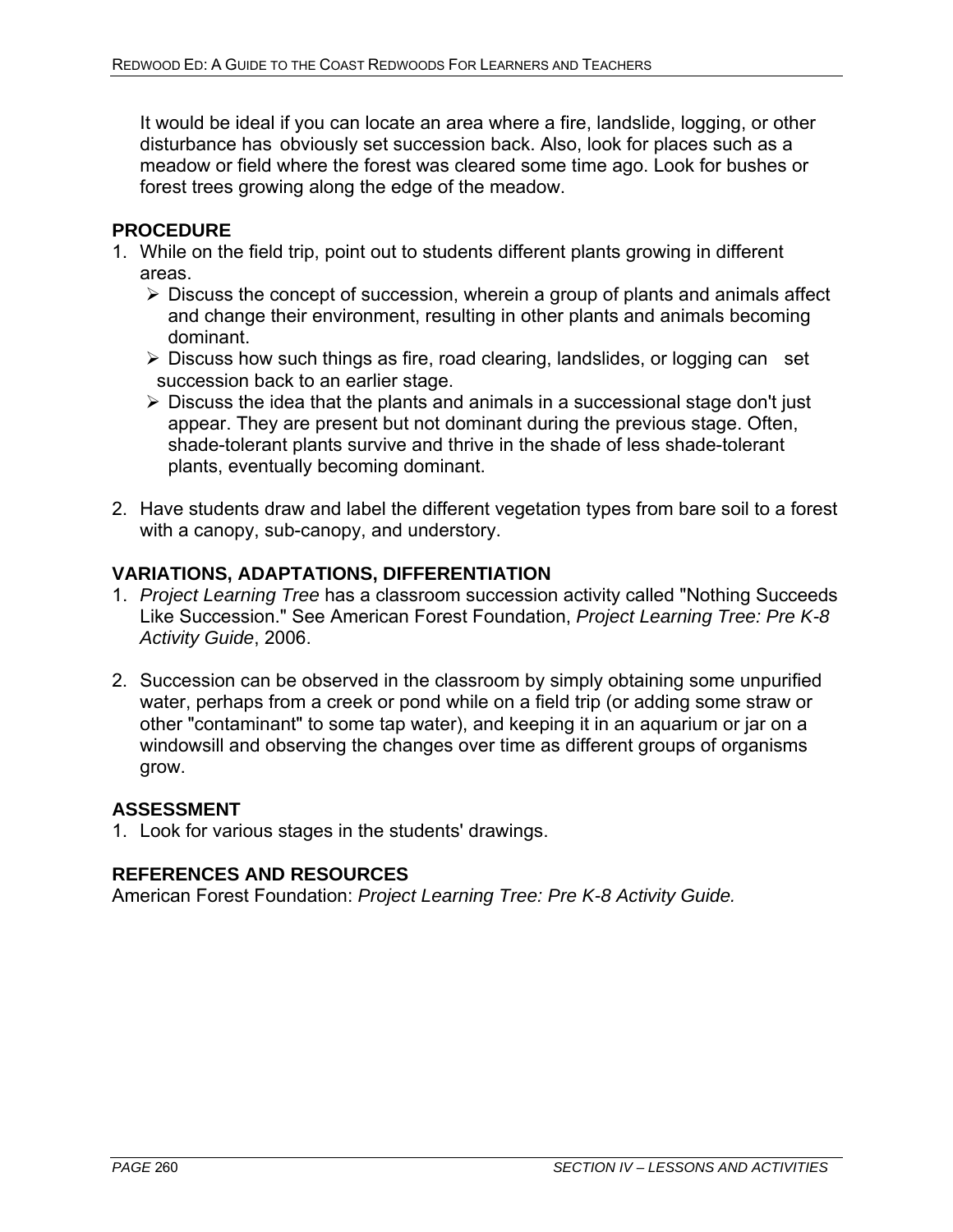# The Other Senses

## **ACTIVITY SUMMARY**

While seated in the redwoods, students use senses other than sight to make observations.

#### **CONCEPTS TO BE LEARNED**

1. Senses other than sight can be used to make observations.

## **STANDARDS ADDRESSED**

 **Focus Standards:** 

Grade 4: Science Investigation and Experimentation 6.a: observations

#### **ANTICIPATED OUTCOMES**

- 1. Students will increase their ability to use senses other than sight to make observations.
- 2. Students will increase their appreciation of the sense of sight.
- 3. Students will increase their ability to describe what they sense.

## **GROUPING**

Individual

## **TIME**

10-30 minutes

#### **MATERIALS**

 $\Box$  Notebook, 3"x5" card, or clipboard and pencil

## **TEACHER PREPARATION**

- 1. Obtain the materials
- 2. On a pre-trip site visit, locate an area where the students can be safely and comfortably seated (preferably on the ground or logs, as opposed to picnic tables).

#### **PROCEDURE**

- 1. Call on a couple of students to make an observation and tell it to the class. Ask the students what sense they used. Students will almost always make a visual observation.
- 2. Ask students to name the other senses besides sight.
- 3. Tell them that they are going to use their other senses to experience the redwoods.
- 4. Tell the students how long they will be sitting and whether they will be writing down their observations afterwards.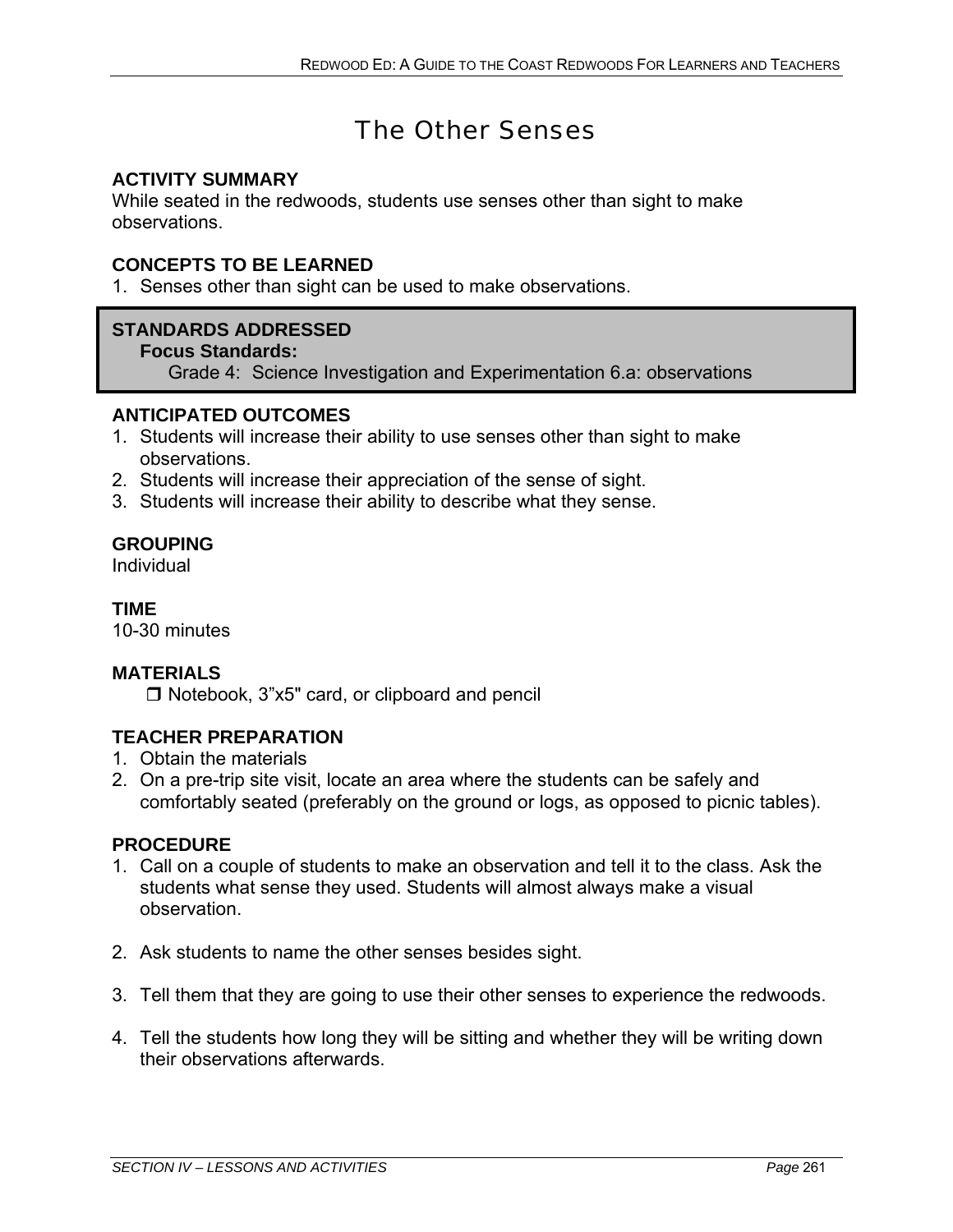- 5. Tell them to remember one thing that they sense so that they can describe it to the group afterwards.
- 6. Either lead students to their sites, or have them select their own.
- 7. Students should be comfortably seated and close their eyes.
- 8. After the allotted time, have students open their eyes, write down one or two things that they noticed, and then get the group together to share.

#### **VARIATIONS, ADAPTATIONS, DIFFERENTIATION**

1. Working in partners, students can be led to a tree, bush, rock, or other natural object while blindfolded. They then describe the tree or other object without using their sense of sight.



Be sure to caution students to be careful while leading the blindfolded student, and also to avoid poison oak, stinging nettles, eye level branches, etc.

2. If you pick out the leaves, students can taste various plants and attempt to describe their taste.



Of course you must be sure of what you're picking!

#### **ASSESSMENT**

- 1. Do students cooperate by keeping their eyes closed?
- 2. Do students use senses of touch, hearing, and smell?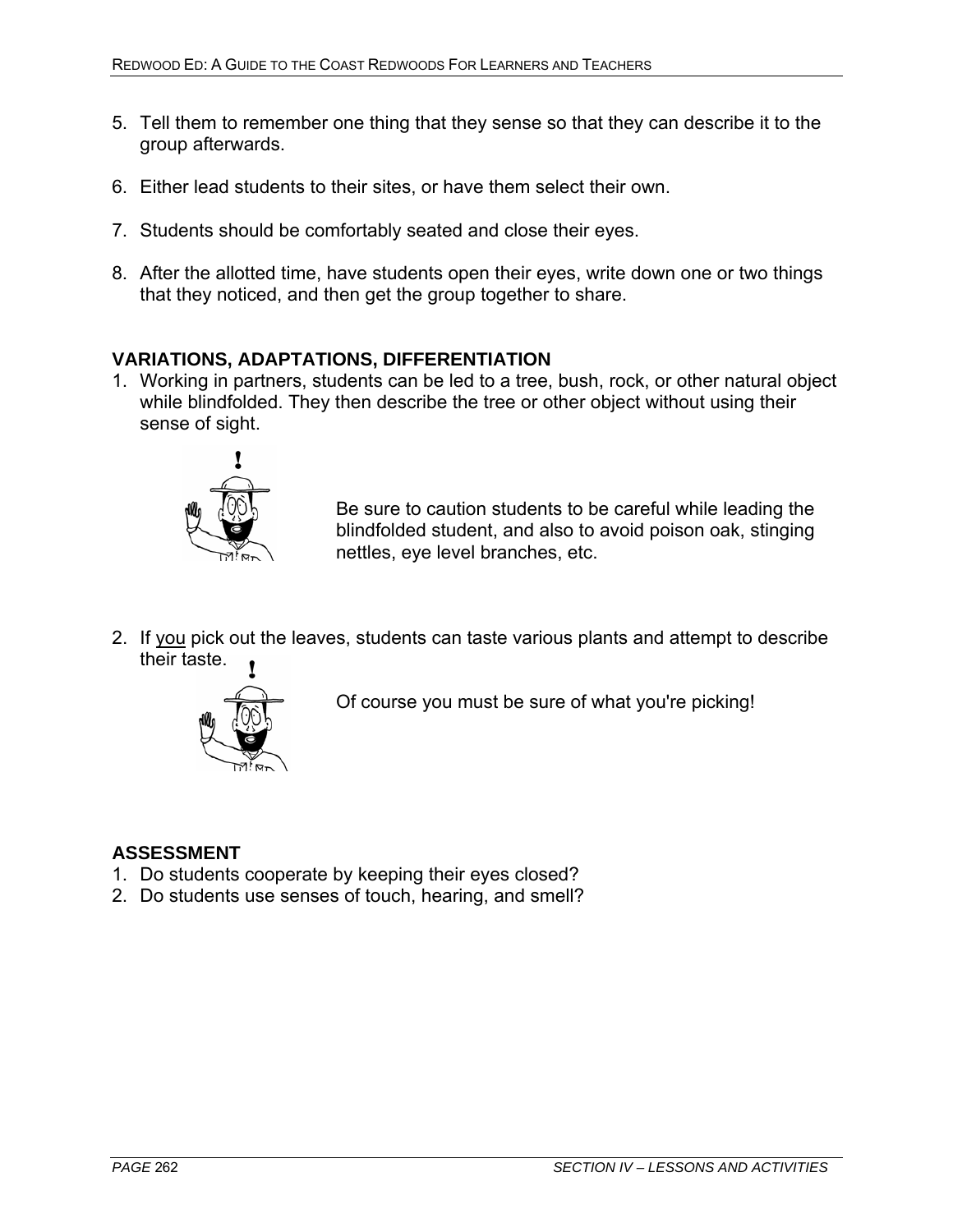# People Pictures

## **ACTIVITY SUMMARY**

Students "take pictures" by pointing their partner's eyes towards something that they find interesting.

## **CONCEPTS TO BE LEARNED**

1. Natural objects can be very interesting when viewed close-up.

## **STANDARDS ADDRESSED**

#### **Focus Standards:**

Grade 5: Life Sciences S.S. 2: Plants and animals have structures for various life processes.

Grade 7: Life Sciences…Structure and Function in Living Systems S.S. 5: Anatomy and physiology

#### **Other Standards:**

Grade 4: Science Investigation and Experimentation 6.a: observations

#### **ANTICIPATED OUTCOMES**

1. Students will increase their ability to observe and describe details.

## **GROUPING**

Teams of two students

#### **TIME**

10-20 minutes

#### **MATERIALS**

 $\Box$  Index card or notebook and pencil

#### **TEACHER PREPARATION**

1. Obtain the materials

## **PROCEDURE**

1. Tell the students that they are about to become nature photographers: One will be the camera, and one will be the photographer. They will then change roles.

#### 2. Demonstrate how to "take a picture:"

- a. The "camera" closes his or her eyes.
- b. The photographer carefully leads the "camera" to the place where the photographer finds something interesting to "photograph."
- c. The photographer then carefully points the camera at the subject and tells the subject whether this will be a close up, medium, or long-distance photograph. (This helps the camera to focus quickly on the subject.)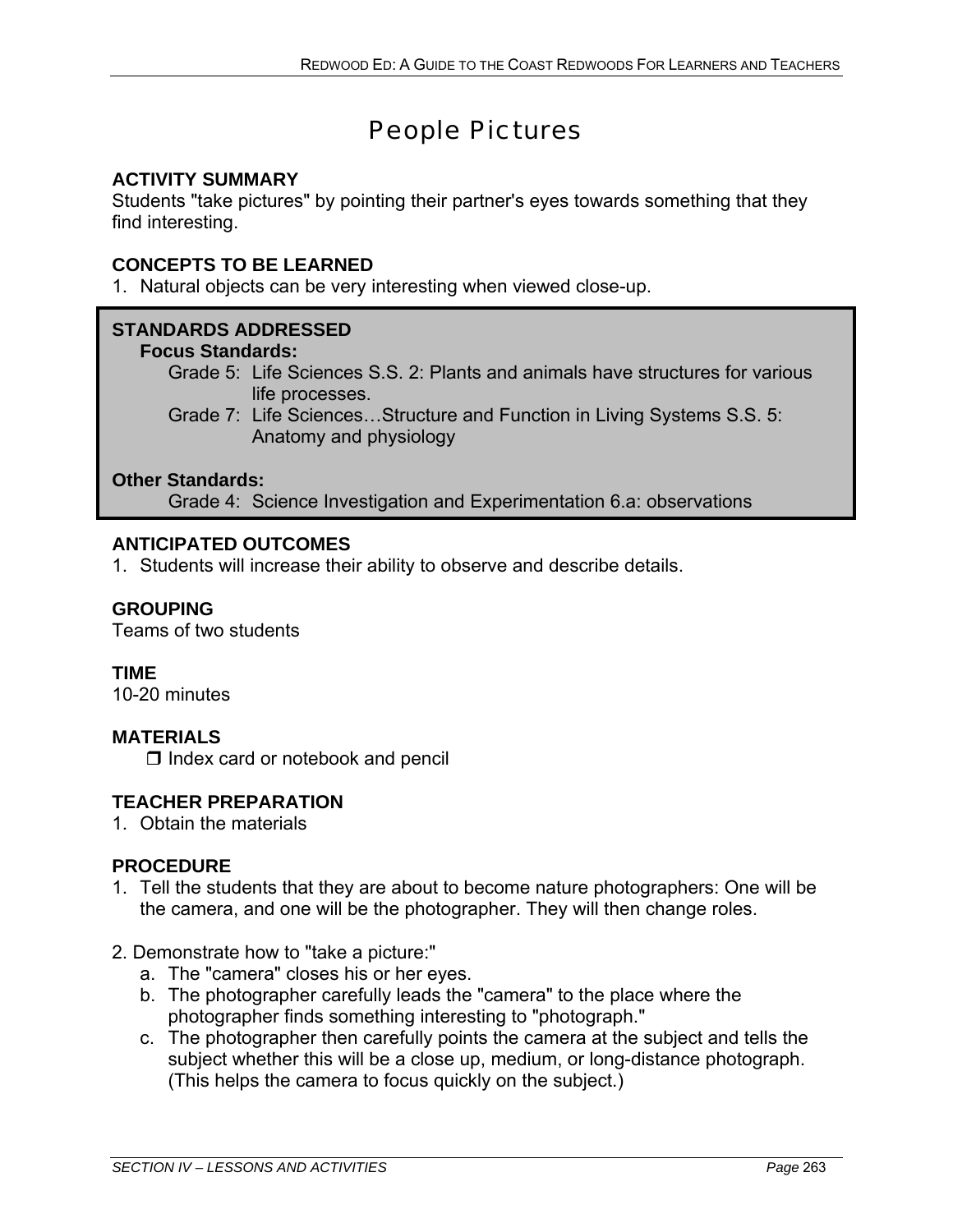- d. When the camera is ready, the photographer taps the camera on the shoulder and says "click."
- e. When the camera hears "click," he or she opens his or her eyes and takes in the site visually. (No talking…cameras don't talk!)
- f. Once that picture is taken, the camera then closes his or her eyes and is guided to another picture site.
- g. After a number of pictures (five to ten), or about five to ten minutes, the photographer and camera switch roles.
- h. After both students have taken their pictures, have them sketch the favorite picture that they took. They may do this from memory, or they might return to the site.



**Note: I** Be sure to warn the students to be careful as they guide their "cameras," and not to position the camera where he or she might poke an eye. Also tell them of any "off limits" subject matter such as trash cans, roads, or other people.

#### **VARIATIONS, ADAPTATIONS, DIFFERENTIATION**

- 1. Students can "pan" their cameras by moving the student's head slowly from side to side or up or down.
- 2. Students can write stories about one or more of the scenes that they saw.

#### **ASSESSMENT**

- 1. Do students cooperate and are they careful?
- 2. Do their drawings and/or stories show attention to detail?

#### **REFERENCES AND RESOURCES**

Cornell, Joseph: *Sharing the Joy of Nature*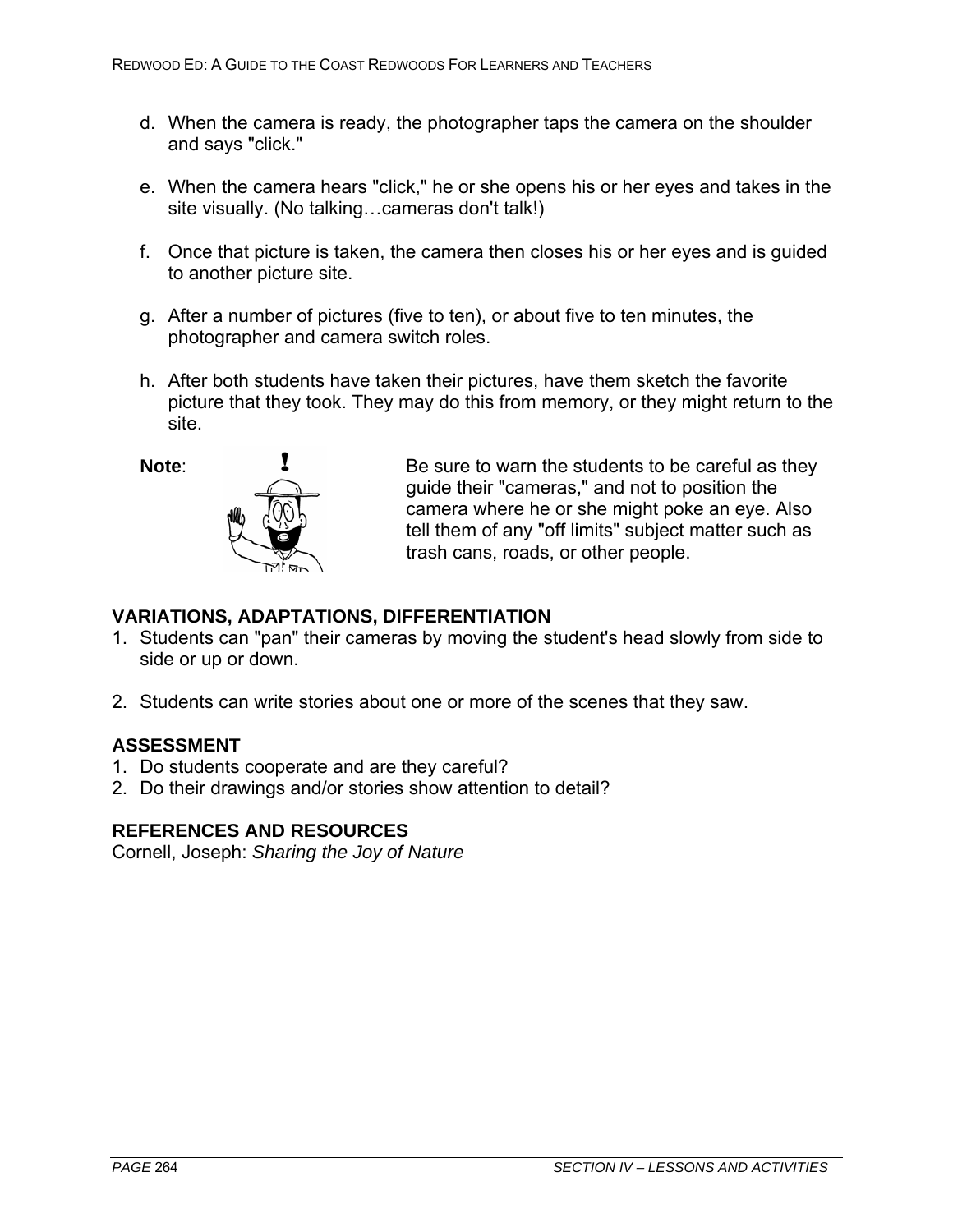# **Poetrees**

## **ACTIVITY SUMMARY**

Either during or after a trip to the redwoods, students create poems.

#### **CONCEPTS TO BE LEARNED**

- 1. Poetry can be used to express feelings and thoughts.
- 2. There are various kinds of poetry.

## **STANDARDS ADDRESSED**

#### **Focus Standards:**

Grade 4: English Written and Oral Language Conventions 2.2.4: Recite brief poems.

Grade 5: English Listening and Speaking Strategies Standard Set

Grade 6: English Listening and Speaking Strategies Standard Set

Grade 7: English Listening and Speaking Strategies Standard Set

## **ANTICIPATED OUTCOMES**

1. Students will increase their willingness and ability to write various types of poetry.

#### **GROUPING**

Individual

#### **TIME**

Varies

#### **MATERIALS**

- □ Notebook or clipboard, paper and pencil
- □ Copies of Poetrees Study Guide (two-sided)

## **TEACHER PREPARATION**

- 1. Before the trip, introduce various types of poetry. The Poetrees Study Guide may be useful for this.
- 2. Obtain the above materials.
- 3. Find a place where students can sit quietly to write.

## **PROCEDURE**

- 1. Use the Poetrees Study Guide to review various types of poetry and to prepare to write.
- 2. Have the students find a comfortable place, apart from each other, where they can write. Tell them that they will need to spend at least (10? 15? 20?) minutes at their site, so they should take their time rather than rush through this writing assignment.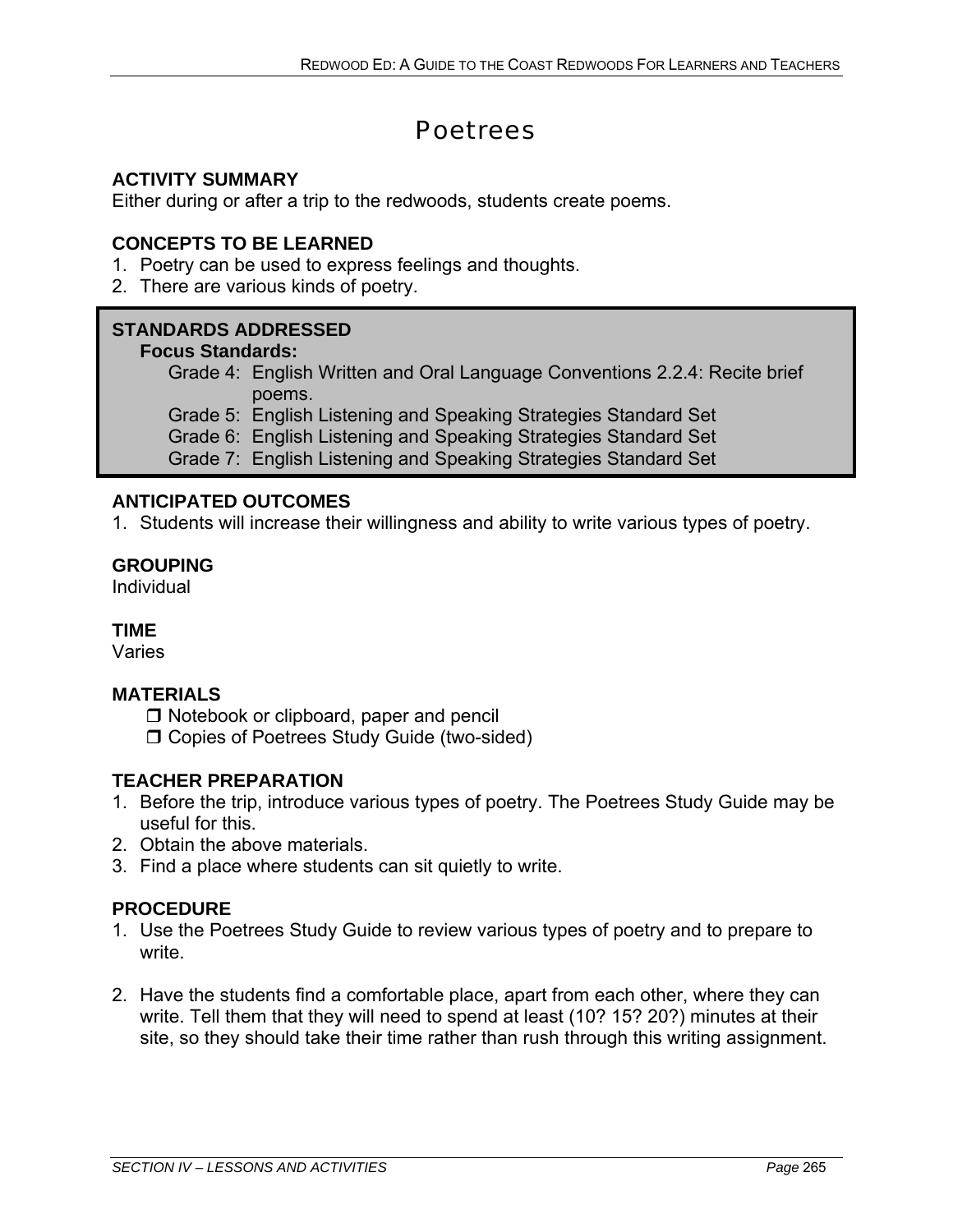## **VARIATIONS, ADAPTATIONS, DIFFERENTIATION**

- 1. Students can practice writing poetry before the field trip.
- 2. Students can write their poems on drawn or cut-out shapes such as trees or animals.
- 3. Student poems can be compiled into a booklet or on a tree-shaped bulletin board display.
- 4. Consider saving some samples of student poems to use as examples.

#### **ASSESSMENT**

1. Do the students follow the conventions (if any) of the poetry styles?

#### **REFERENCES AND RESOURCES**

American forest Foundation: *Project Learning Tree Pre K-8 Environmental Education Activity Guide: "Poet-Tree."* 

Shinkle, Jill: *Creek Watchers: Exploring the Worlds of Creeks and Streams*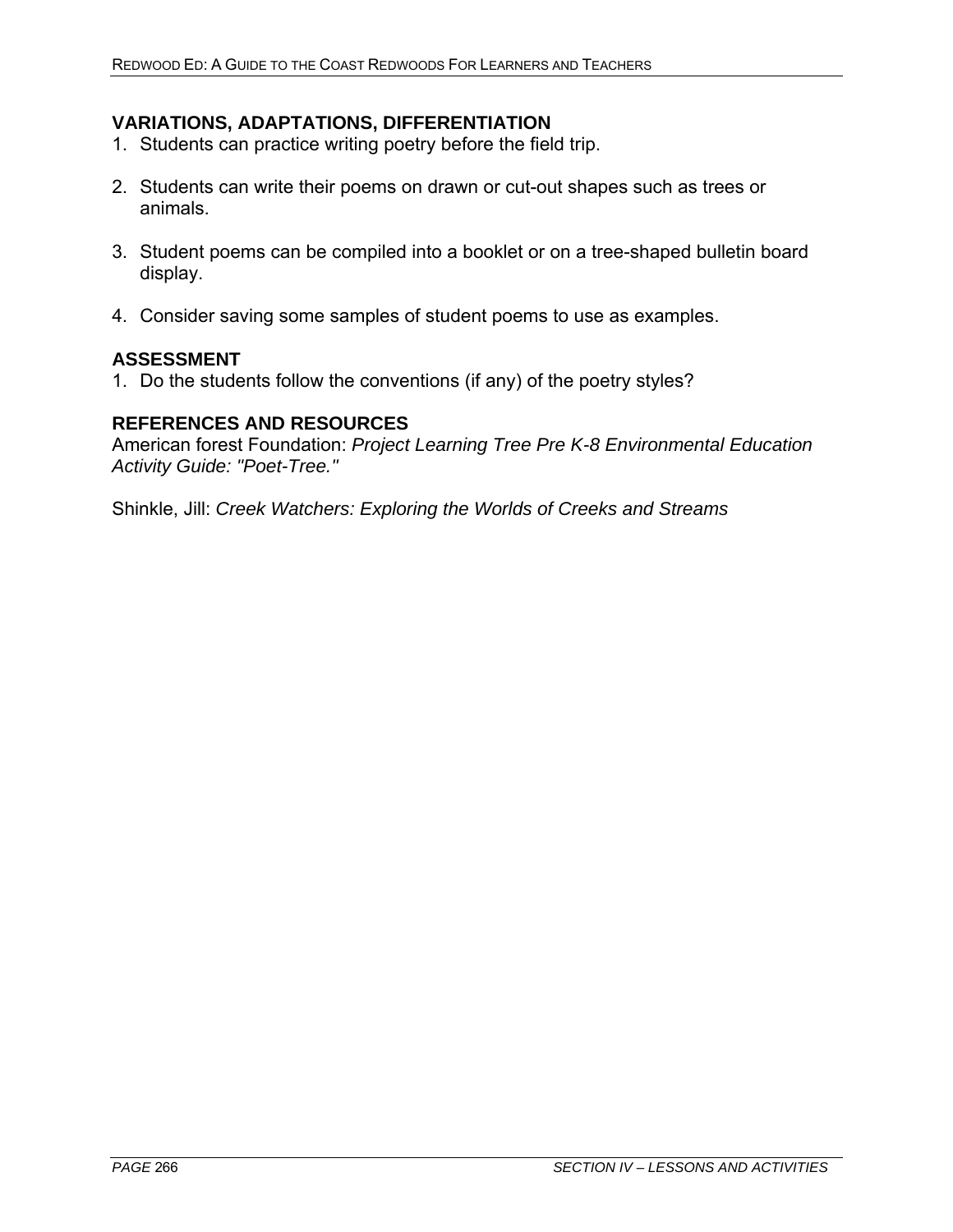## **Poetrees Study Guide**

Just as carpenters use boards and nails to build houses, and bakers use spices and other ingredients to make cakes, poets use words to create poems. Today you are going to write one or more poems about the redwood forest. First, though, you will need to collect your tools words. To get you started, a few examples have been given below.

List eight nouns (things) that have to do with the redwood forest:

trees air fog

List seven adjectives (words that describe things) that have to do with the redwood forest:

green gigantic wet

List six verbs (action words) that have to do with the redwood forest:

fall grow whisper

List five adverbs (words that describe verbs, other adverbs, or adjectives) that have to do with the redwood forest:

slowly quietly majestically

There are many different kinds of poems. Several types are described below. Use the words above **or others** to write a poem that shows something about how you feel about the redwoods.

**Haiku** poems, which originated in Japan, have very a particular structure. Haiku poems have three lines: the first has five syllables, the second seven, and the third has five. Haiku usually are nature poems, and the last line is often surprising or strong.

> Reaching for the sky Green needles growing, tall tree Look – the wet fog comes!

*Continued on the other side*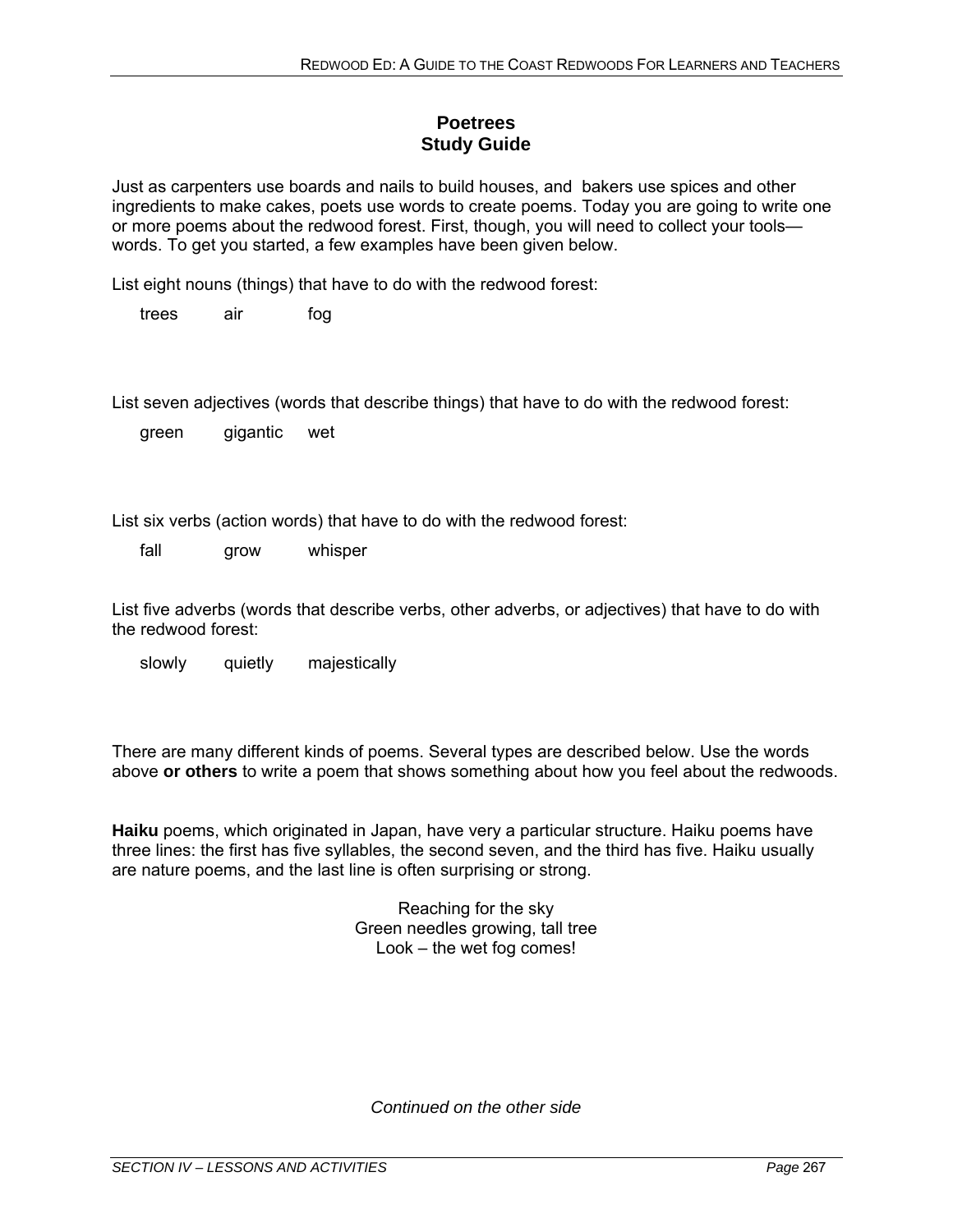**Cinquain** poems have five lines and have a specific structure. Each line has a specific purpose or structure:

Line 1: title line in two syllables or two one-syllable words Tall Trees

Line 3: six syllables or words, describe action Growing slowly in sun

Line 5: another word for the first line/title in two words Redwood!

**Diamante** poems are shaped like a diamond. An example of a diamante poem structure might be:

| <b>Noun</b>                      | tree                            |
|----------------------------------|---------------------------------|
| adjective adjective              | tall green                      |
| participle participle participle | sprouting growing dying         |
| noun noun noun noun              | roots stems needles cones       |
| participle participle participle | reaching holding feeding living |
| adjective adjective adjective    | strong plentiful alive          |
| noun                             | redwood                         |
|                                  |                                 |

An **acrostic** is a series of words or phrases that begin or end with the letters of a word written vertically or horizontally.

| <b>Strong</b>    | <b>TREE</b> |
|------------------|-------------|
| Enriching        | a e v x     |
| Quiet            | l d<br>e c  |
| <b>Upright</b>   | e           |
| Overgrowing      | g           |
| <b>Inspiring</b> | r           |
| Awesome!         | e e         |
|                  | e n         |
|                  | n t         |

**Free verse** has no set formula or style. We grow tall, strong, silent. We live years – hundreds, thousands. Hear us. We welcome you!

Line 2: four syllables or words, describe the first line Red, green, and brown Line 4: eight syllables or words, describe a feeling Soft shade makes us smile as we rest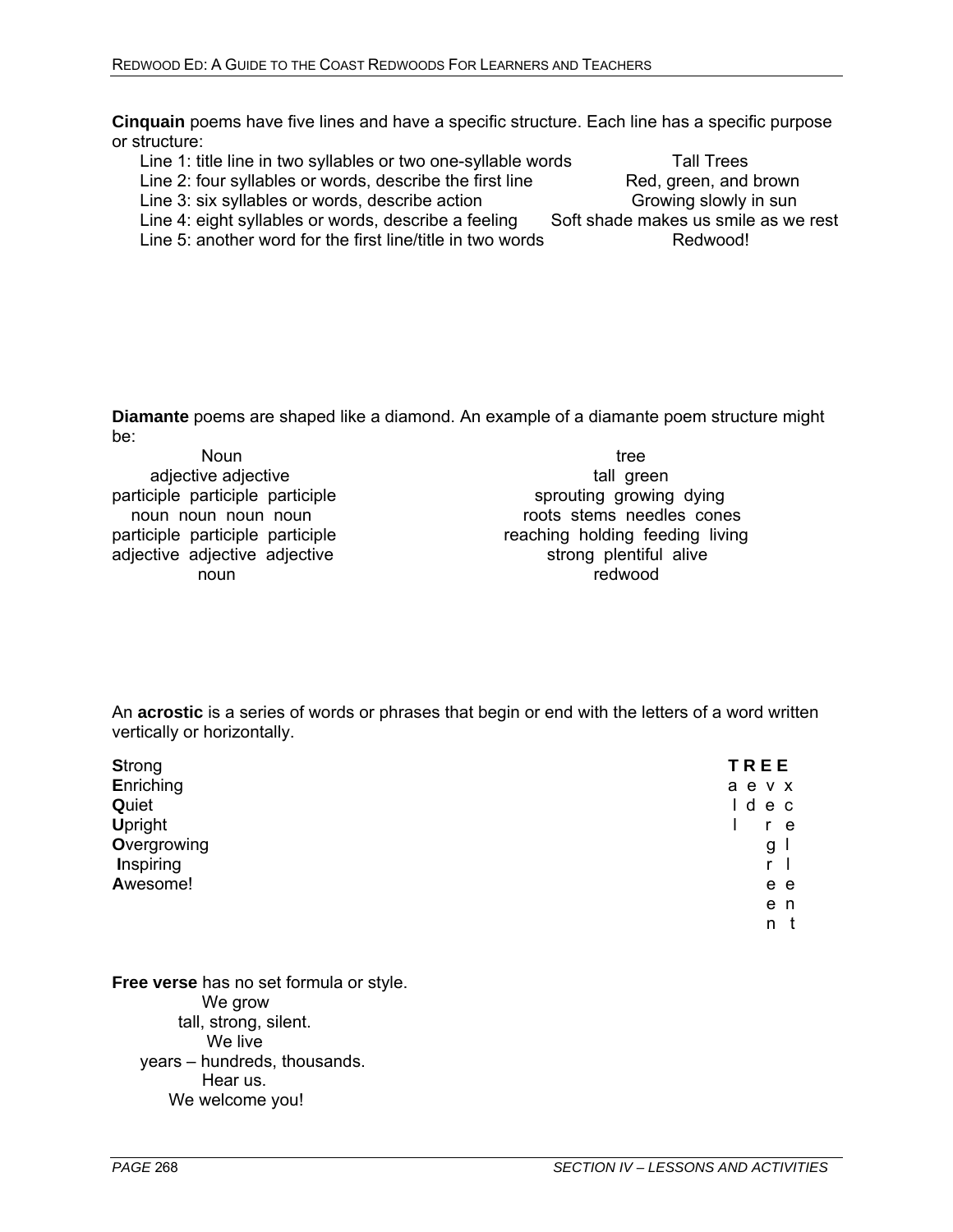# Prints of the Redwoods

## **ACTIVITY SUMMARY**

Students make leaf prints, leaf and/or bark rubbings, and/or plaster casts of animal tracks.

## **CONCEPTS TO BE LEARNED**

1. Plants and animals have various anatomical features that enable them to live.

## **STANDARDS ADDRESSED**

#### **Focus Standards:**

- Grade 4: Science Investigation and Experimentation 6.a: Observations and inferences Science Investigation and Experimentation 6.b: Measure and estimate.
- Grade 5: Life Sciences S.S. 2: Plants and animals have structures for various life processes.

Science Investigation and Experimentation 6.a: classify objects

Grade 7: Life Science ... Structure and Function in Living Systems S.S. 5: Anatomy and physiology Science Investigation and Experimentation 7.a: Use tools to perform tests, collect data, and display data. Science Investigation and Experimentation 7.d: Construct scale models to communicate knowledge.

## **Other Standards:**

Grade 6: Science Investigation and Experimentation 7.g

## **ANTICIPATED OUTCOMES**

1. Students will increase their knowledge of plant and animal anatomy.

## **GROUPING**

Individual or groups of two to three

#### **TIME**

Five -Fifteen minutes per rubbing or print

#### **MATERIALS**

#### **Part 1: Leaf Prints**

- $\Box$  Tempra paint (Carry plastic bottles in re-sealable plastic bags.)
- $\square$  Paint brushes and/or brayer, stored in re-sealable plastic bags
- $\Box$  White or colored paper—construction paper works well
- $\Box$  Water and towels for cleanup (carry in re-sealable plastic bag)
- $\square$  Leaves of various plants, possibly leaves that have fallen
- $\Box$  Newspaper (with a large plastic bag for carrying back for recycling)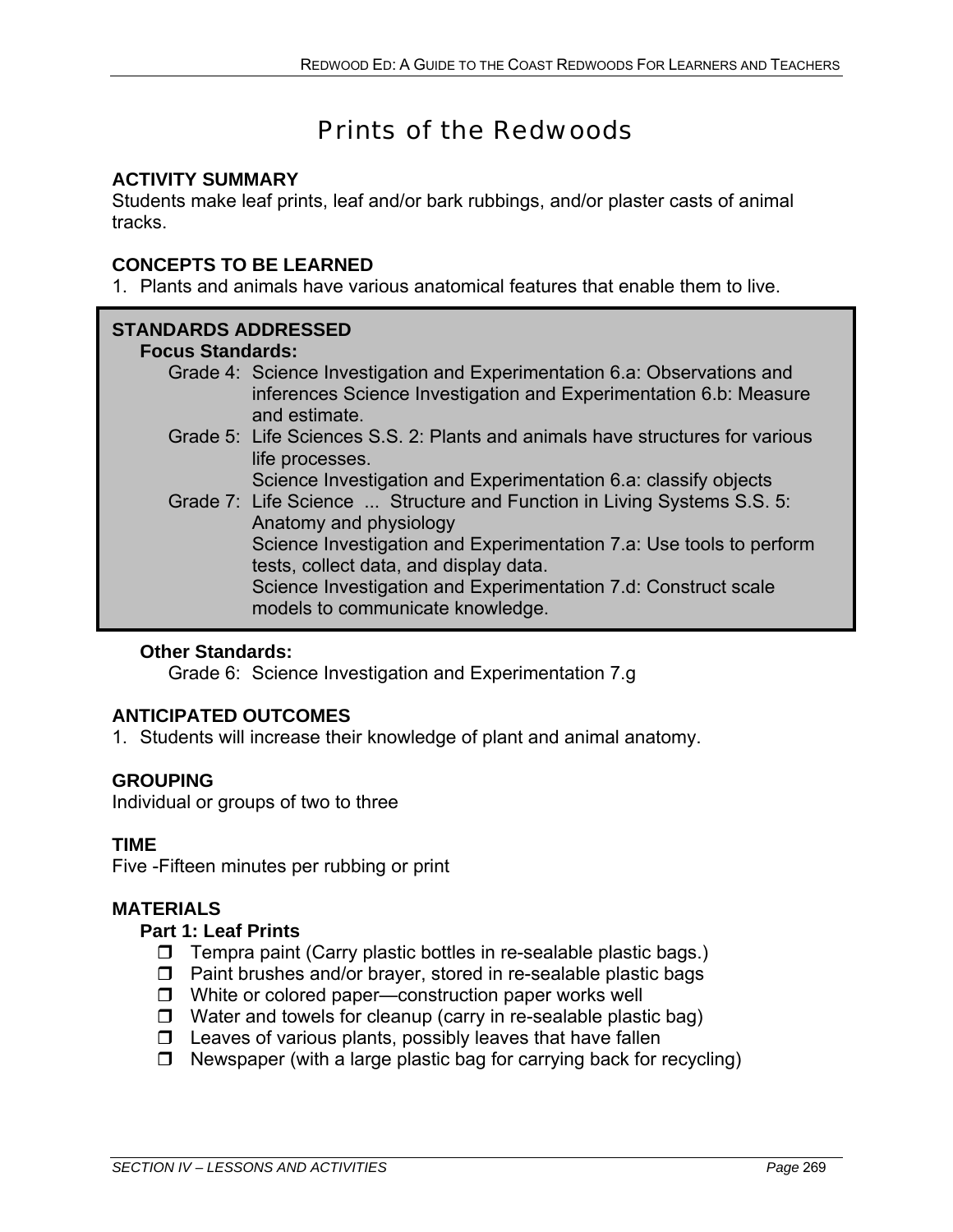#### **Part 2: Leaf and/or Bark Rubbings**

- $\Box$  Plain white paper (Typing/copy paper works better than construction paper.)
- $\square$  Dark colored crayons with paper peeled off. Large "primary' crayons will be less likely to break.

## **Part 3: Plaster Casts**

 $\Box$  Plaster of Paris (from hardware store) (If it doesn't come in a plastic container, transfer it to a plastic container with a tightly sealing lid.)

 The amount will depend on the number of tracks you want each student to make. Plan for about 1/2 cup per track.

- $\Box$  Water (water bottle or water from a creek, in which case you'll need a cup, plastic bottle, or some such thing with which to scoop it from the creek)
- $\Box$  Cups in which to mix the plaster
- $\Box$  Spoons with which to mix the plaster
- $\Box$  Baby powder
- $\Box$  Something with which to form a "dam" to hold the plaster:
	- A three-inch section of a milk carton or…

 A three inch x ten inch strip of plastic or cardboard + two small binder clips or some masking tape

- $\Box$  Plastic pan(s) with lids, or boxes with which to transport casts
- $\Box$  A five-gallon plastic bucket can carry the materials, leftovers, and waste.

#### **TEACHER PREPARATION**

- 1. Talk with a park ranger about if and where you might pick leaves for prints and where animal tracks might be found.
- 2. Obtain materials as needed.
- 3. Find a place with flat surfaces such as picnic tables where the prints can dry, perhaps during lunch.
- 4. Test the materials that you plan to use to be sure that they will work with the types of leaves or bark that you have available.

 If you are making plaster of Paris casts, practice with your particular material to determine the amount of water needed to make a mixture that has the consistency of a thick cream – about two parts plaster to five parts water. If it is too thin, it will take longer to set up. If it is too thick, it won't flow into the details of the track. Mix the plaster by adding the plaster to the water rather than the water to plaster.

## **PROCEDURE**

#### **Part 1: Leaf Prints:**

- 1. Spread the newspaper on a flat surface such as a picnic table.
- 2. Place a leaf on the newspaper with the veined side upward.
- 3. Use a paint brush or brayer to apply an even coat of paint to the leaf.
- 4. Carefully lift the leaf and press the painted side on the paper. Spread the leaf flat.
- 5. Carefully lift the leaf from the paper and set the paper aside to dry. Use a rock or piece of wood to keep the paper from blowing away.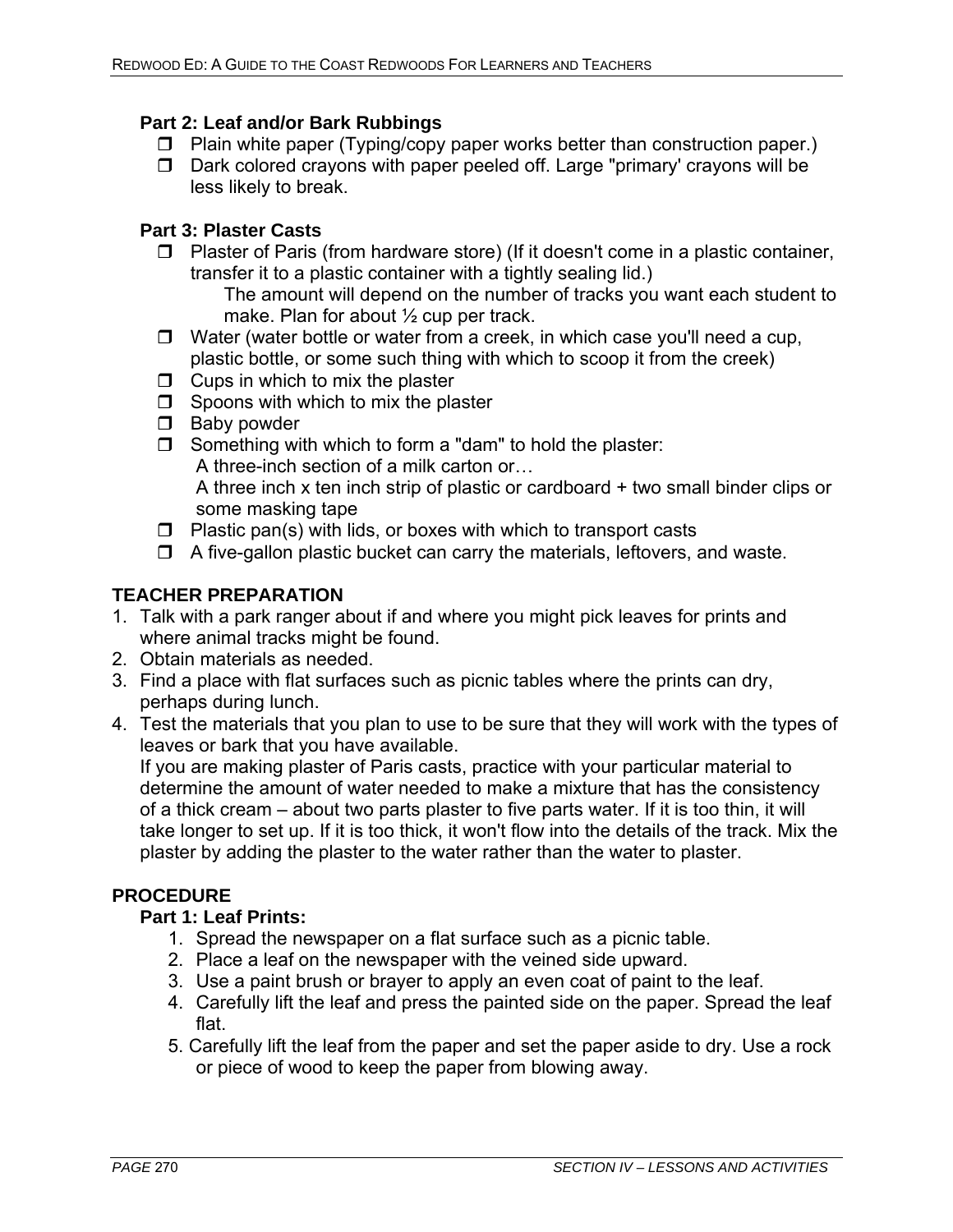## **Part 2: Leaf or Bark Rubbings:**

- 1. Leaf and Bark
	- a. Leaf: Find a leaf with prominent veins and place it on a hard flat surface, vein side upward.
	- b. Bark: Place the paper over the bark. Have a partner help hold it flat and smooth against the bark.
- 2. Gently but firmly rub the side of the crayon over the paper so that the texture of the leaf or bark shows up on the paper.

#### **Part 3: Plaster Casts of Tracks**

- 1. Gently blow or brush away any sticks, rocks, or leaves that are in the track.
- 2. Dust the track and soil around it with baby powder. This should help dry the area and help keep the plaster from sticking to the dirt or sand.
- 3. Surround the track with a dam made from a section of a milk carton or a strip of plastic or cardboard that has been clipped or taped to form a ring.
- 4. Use a spoon to mix the plaster of Paris in a cup as indicated.
- 5. Gently pour the plaster evenly into and over the track until about one inch deep.
- 6. Let the plaster harden for at least 30 minutes. The time will depend on how wet the ground is, the mixture that you created, humidity, etc. You might consider setting up a couple of test casts to remove before removing the actual track casts.
- 7. When the plaster is hard, gently lift it straight up. Carefully dust off any dirt. (You may want to let it cure (harden) for a while more before cleaning it.)
- 8. **It may take a couple of days for the plaster to completely cure. It will be fairly fragile until then. Place the cast(s) in a plastic pan with newspaper packing or use some other way to protect the casts while being taken home or to school.**

## **VARIATIONS, ADAPTATIONS, DIFFERENTIATION**

## **All parts:**

1. Consider teaching and practicing the techniques at school before the trip.

#### **Part 1: Leaf Prints**

- 1. Students can use different contrasting colored paints and paper.
- 2. Students can make prints of different species on one page.
- 3. Students can make booklets with prints from several species.
- 4. A piece of cord and clothes pins can be used to hang prints to dry.

## **Part 2: Leaf or Bark Rubbings**

- 1. Students can make booklets with rubbings of different types of bark or leaves.
- 2. Orally or as a writing assignment, have the students try to describe the different bark or leaf patterns and textures so that others can identify the leaf or bark being described from the rubbing or print.
- 3. Leaf prints can be made after the leaves have been used for rubbings.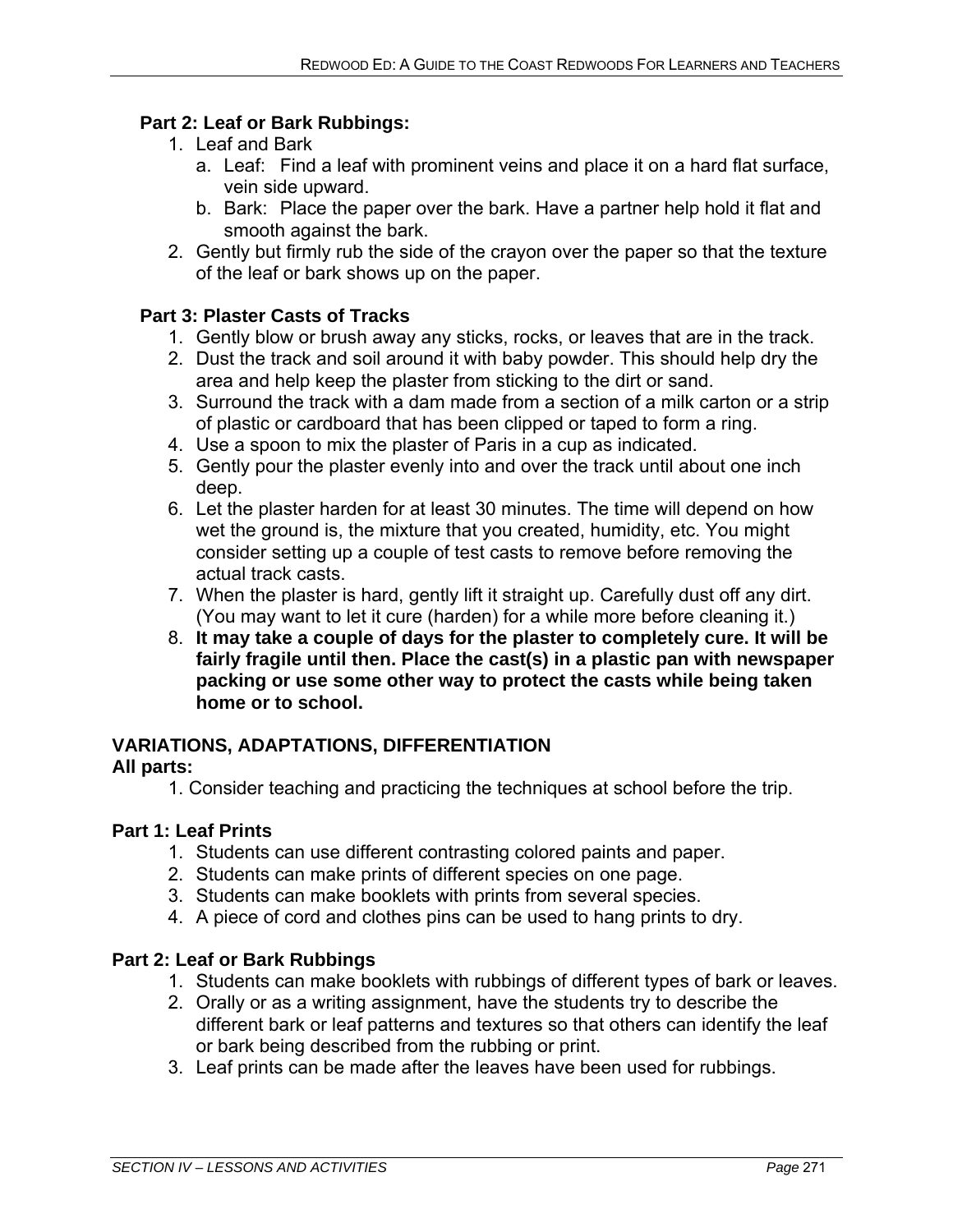4. Several bark rubbings can be glued or taped to a cylindrical tube such as a carpet roll so that they simulate a tree trunk.

#### **Part 3: Plaster Casts of Tracks**

- 1. A paper clip can be inserted through a slit in the "dam" so that  $\frac{3}{4}$  of it projects into the plaster to serve as a hanger.
- 2. Students can also make leaf prints in plaster.
- 3. Use these casts when you discuss the formation of fossils.
- 4. The cast is an impression of the foot of the animal that made the track. To make another track (which would be similar to a fossilized track or leaf impression), coat the cast with petroleum jelly, place a dam around it, and pour one to one and a half inches of plaster into the dam. (Sometimes the original cast will stick to the track being made, so don't do this unless you don't mind "sacrificing" the cast.)
- 5. Casts can be painted, lacquered, or left natural.
- 6. Other casting materials will produce harder, more durable casts, but are more expensive. See Appendix IV: Sources, or check at a hardware or craft store.
- 7. Some of the sources listed in Appendix IV sell rubber or plastic replicas of animal prints (or even animals) that can be used to create tracks or molds. Some of the sources also sell kits for casting and field guides of tracks.

#### **ASSESSMENT**

- 1. Are the prints or casts done as directed?
- 2. Can the students identify the plant parts and describe characteristics shown in the prints or casts?

## **REFERENCES AND RESOURCES**

There are numerous resources available for teaching and learning about tracks and other signs of animals. See the resources in Appendix IV: Sources of Materials.

Some useful books include:

- Burt, William and Richard Grossenheider: *Peterson Field Guides: Mammals*
- Elbroch, Mark: *Mammal Tracks & Sign: A Guide to North American Species*
- Farrand, John: *National Audubon Society Pocket Guide: Familiar Animal Tracks of North America*
- Lowery, James: *The Tracker's Field Guide*
- McDougall, Len: *The Encyclopedia of Tracks and Scats*
- Olaus, Murie, Mark Elbroch, and Roger Tory Peterson: *Peterson Field Guides: Animal Tracks*
- Sheldon, Ian: *Animal Tracks of Northern California*
- Stall, Chris: *Animal Tracks of Northern California*
- Whitaker, John: *National Audubon Society Field Guide to North American Mammals*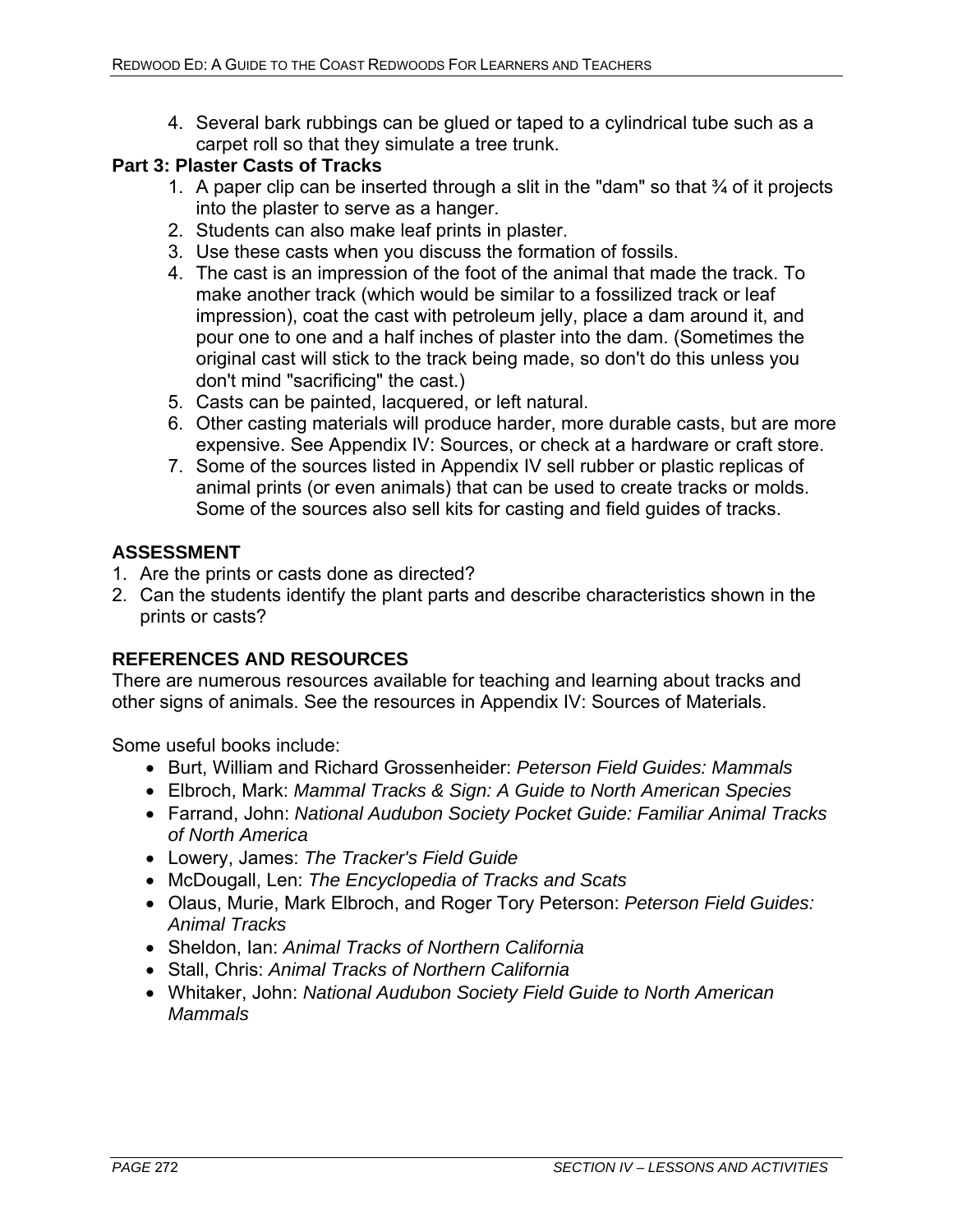# The Root of the Matter

## **ACTIVITY SUMMARY**

While in a stand of redwoods, students examine the root system of a fallen tree.

## **CONCEPTS TO BE LEARNED**

- 1. Roots are used to anchor plants and to absorb water and nutrients.
- 2. Coast redwood trees have a relatively shallow root system.
- 3. Coast redwoods have evolved the ability to form new layers of roots if their roots are buried by sediments.

## **STANDARDS ADDRESSED**

## **Focus Standards:**

- Grade 4: Life Sciences 3.a: Living and non-living components Life Sciences 3.b: Some survive well; some don't.
- Grade 5: Life Sciences S.S. 2: Plants and animals have structures for various processes.
- Grade 7: Life Science 5.b: Organisms depend on properly functioning organs and organ systems.

#### **Other Standards:**

Grade 5: Earth Sciences 3 Grade 6: Earth Science 2 Grade 7: Life Science…Evolution 3

## **ANTICIPATED OUTCOMES**

- 1. Students will increase their understanding of the importance of roots.
- 2. Students will increase their understanding of redwoods' adaptations to living in floodprone alluvial flats.

## **GROUPING**

Whole class

## **TIME**

A few minutes while in the field

#### **MATERIALS**

- $\Box$  Specimen of downed redwood tree showing root system
- $\Box$  (optional) trowel

## **TEACHER PREPARATION**

1. While previewing the field trip, talk to a ranger, naturalist, docent, or other person familiar with the site and locate a large downed redwood tree that shows the root system. Look for a tree that shows more than one layer of roots, indicating the growth of new layers in response to covering by sediments during flood events.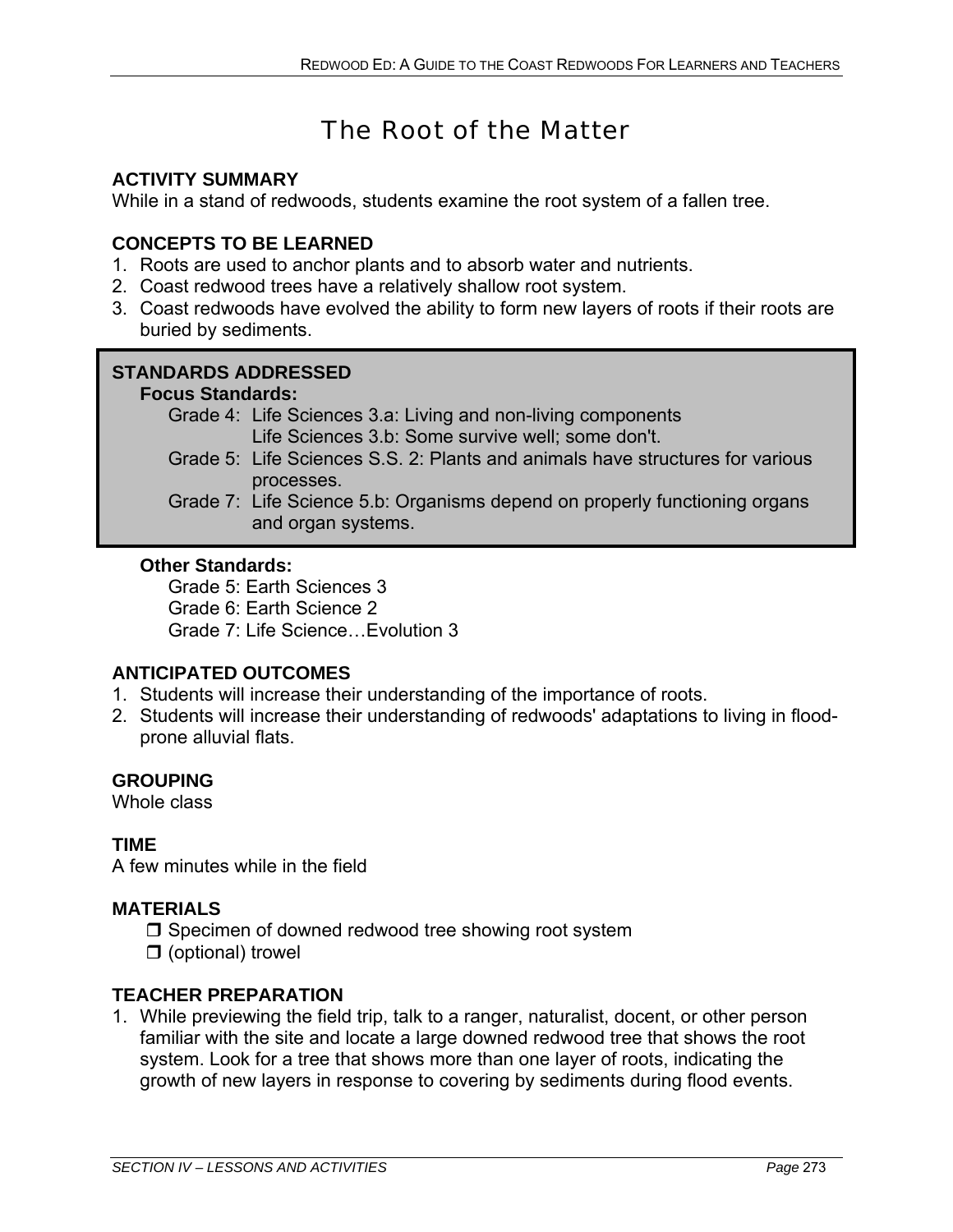

Be aware of whether the students are going to be able to view the roots without trampling other plants.

2. Ask about digging up a plant (preferably a non-native plant with a large tap root, such as a dandelion) to show the students a root system. If this is not possible, show a plant's root system before the trip so that students have a better understanding of how extensive some plant roots are.

#### **PROCEDURE**

- 1. If you have obtained permission to do so, dig up a plant such as a dandelion and show the students the root system. Discuss:
	- a. the functions of roots (anchoring the plant, absorbing nutrients)
	- b. what would happen if a plant's roots died
	- c. the idea that roots need air as well as water and that compaction of soil can kill a plant's roots
	- d. the value of roots in holding soil in place, thereby reducing erosion
- 2. Compare the size of the root system to the above ground portion of the plant.
- 3. Have the students predict how deep they think a 300-foot-tall redwood's roots might go into the soil.
- 4. Have the students observe the roots of a fallen redwood. Point out that:
	- a. The roots are broken, so they aren't seeing the whole system, but the whole system for a tree several hundred feet tall only went down six to twelve feet, and may have a spread of 50 feet in all directions.
	- b. When the tree was alive, the roots probably intertwined with neighboring trees, which gave it added support.
	- c. Different layers of root systems are formed after floods cover lower layers.
	- d. Measurements of a tree's height change not only as a tree grows, but also as the base is buried with sediments.

## **VARIATIONS, ADAPTATIONS, DIFFERENTIATION**

- 1. If fallen trees of other species are visible, have the students compare their roots to redwood trees' root systems.
- 2. If the park has built boardwalks, fences, or other ways to prevent compaction or other damage to plants, be sure to point out those to the students and discuss why they are needed.
- 3. Discuss root functions besides absorption and anchoring like storage of food in beets, carrots, and potatoes.

## **ASSESSMENT**

1. Can students tell two functions of roots and how redwoods are adapted to living in areas where floods deposit sediments?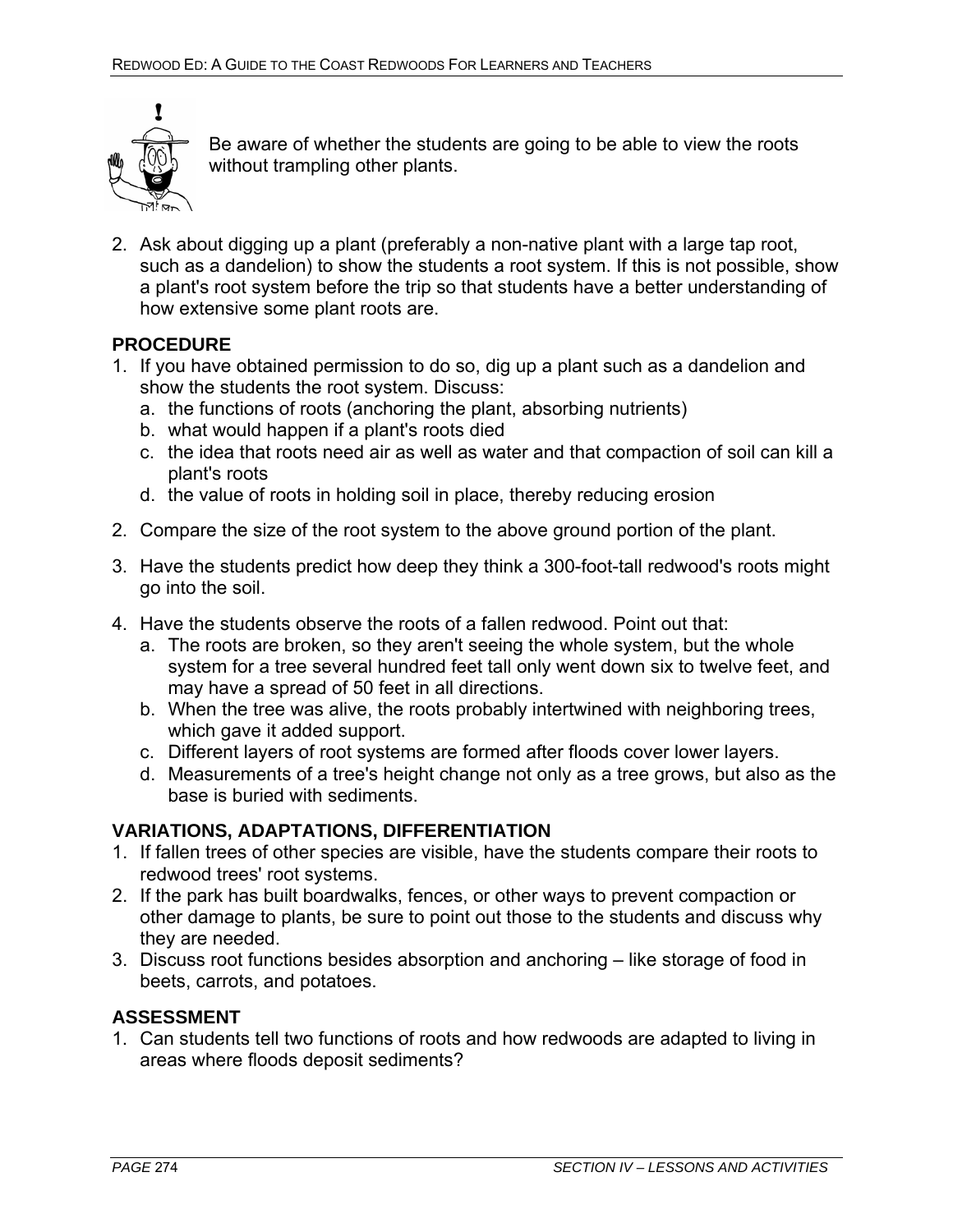# Similar, But Not the Same!

## **ACTIVITY SUMMARY**

Students compare Douglas-fir trees with coast redwood trees.

## **CONCEPTS TO BE LEARNED**

1. Careful examination can reveal anatomical differences between species of trees.

## **STANDARDS ADDRESSED**

#### **Focus Standards:**

- Grade 4: Science Investigation and Experimentation 6.a: observations Science Investigation and Experimentation 6.b: measure
- Grade 5: Life Sciences 2.a: structures for various life processes. Science Investigation and Experimentation 6.a: classify objects Grade 7: Life Science 3.4: Classification
	- Life Science S.S. 5: Anatomy and Physiology Science Investigation and Experimentation S.S. 7: Students ask meaningful questions and conduct careful investigations.

#### **ANTICIPATED OUTCOMES**

- 1. Students will increase their ability to make detailed observations.
- 2. Students will learn to tell the difference between coast redwood and Douglas-fir trees.

#### **GROUPING**

Individuals or teams of two

#### **TIME**

10-20 minutes

#### **MATERIALS**

□ Notebooks or Similar But Not the Same! Study Guide  $\Box$  Pencils

#### **TEACHER PREPARATION**

1. During a pre-trip site visit, locate an area where students will have access to both Douglas-fir trees and coast redwood trees.

#### **PROCEDURE**

- 1. At the site, ask students to suggest what they might look at to tell the differences between various kinds of trees. Elicit such things as leaf/needle appearance, bark, cones, and overall growth pattern (shape).
- 2. Point out the Douglas-fir and redwood trees. Have students compare the two by writing observations and making drawings in their notebooks, or use the Study Guide below.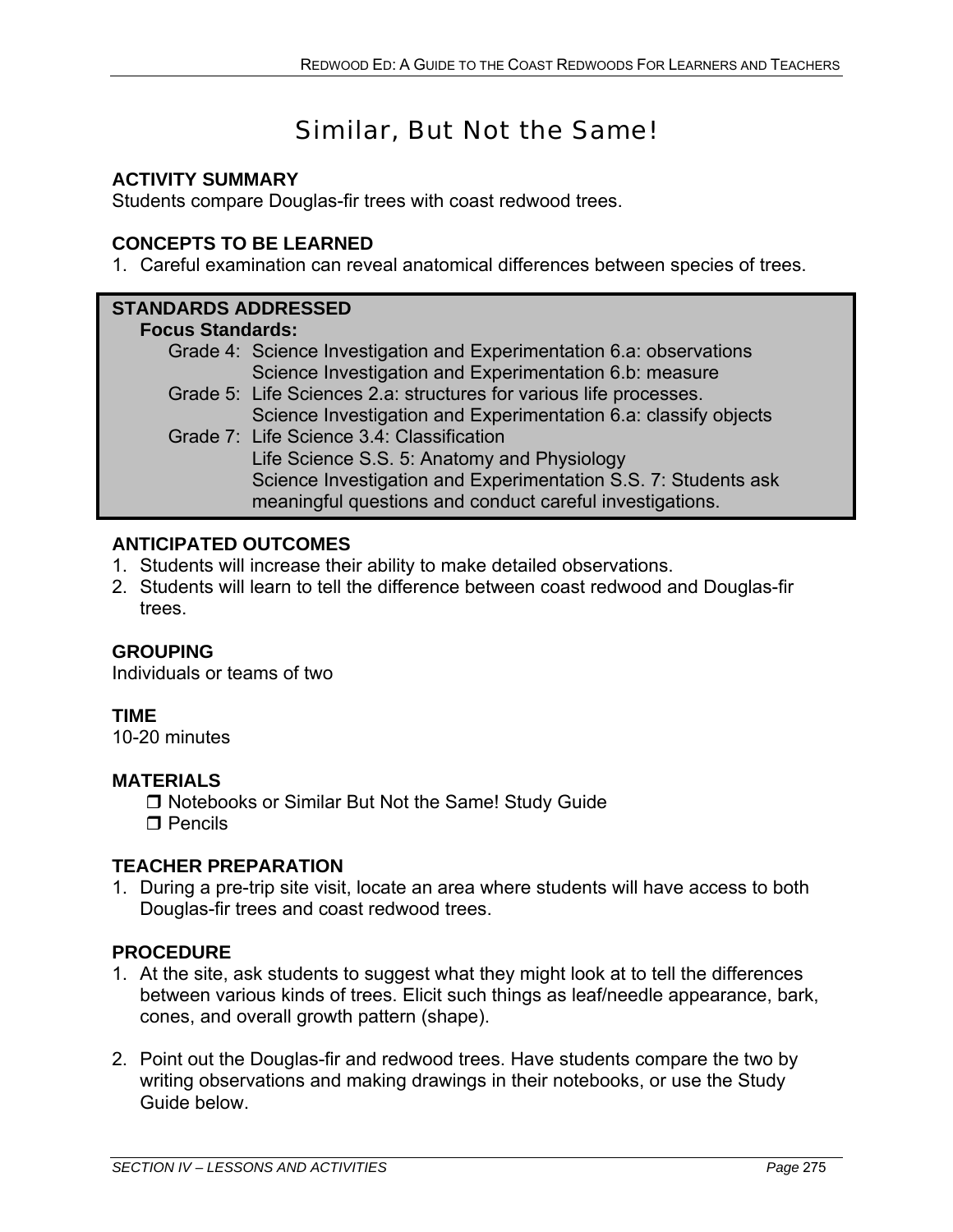## **VARIATIONS, ADAPTATIONS, DIFFERENTIATION**

- 1. Similar comparisons can be done with other species.
- 2. This activity can lead to the use of dichotomous keying activities.

#### **ASSESSMENT**

1. Do the students accurately describe the differences and similarities?

| ANSWERS TO SELECTED STUDT GUIDE QUESTIONS            |                                                                                                                                              |  |  |
|------------------------------------------------------|----------------------------------------------------------------------------------------------------------------------------------------------|--|--|
| <b>Coast redwood</b>                                 | Douglas-fir                                                                                                                                  |  |  |
| Fibrous (stringy-looking), soft,                     | Not fibrous, looks like jigsaw puzzle,                                                                                                       |  |  |
| fibers run up and down the trunk                     | flaky-appearing and hard                                                                                                                     |  |  |
|                                                      |                                                                                                                                              |  |  |
| May have lichens growing on it                       | May have lichens growing on it                                                                                                               |  |  |
| Needles end in sharp points                          | Needle ends are blunt                                                                                                                        |  |  |
| Leaves are needle-like, $\frac{3}{4}$ " - 1"<br>long | Leaves are needle-like, $\frac{3}{4}$ " - 1" long                                                                                            |  |  |
| Needles of lower branches stick                      | Needles go around the twig, like a                                                                                                           |  |  |
| out to the sideflat, like a fan                      | brush                                                                                                                                        |  |  |
|                                                      |                                                                                                                                              |  |  |
| Needles from the top of a tall tree                  |                                                                                                                                              |  |  |
|                                                      |                                                                                                                                              |  |  |
|                                                      |                                                                                                                                              |  |  |
|                                                      | 1.5 inches or more in length, with                                                                                                           |  |  |
|                                                      | soft 3-forked "bracts" protruding                                                                                                            |  |  |
|                                                      | from the cone                                                                                                                                |  |  |
|                                                      |                                                                                                                                              |  |  |
|                                                      | Hang downward from branches                                                                                                                  |  |  |
|                                                      |                                                                                                                                              |  |  |
|                                                      | may lie close to the twig, scale-<br>like.<br>About the size of an olive (less<br>than an inch long)<br>Hang down from ends of<br>branchlets |  |  |

## **ANSWERS TO SELECTED STUDY GUIDE QUESTIONS**

#### **REFERENCES AND RESOURCES**

Guiney, Miriam: *Redwood Parks Activity Book*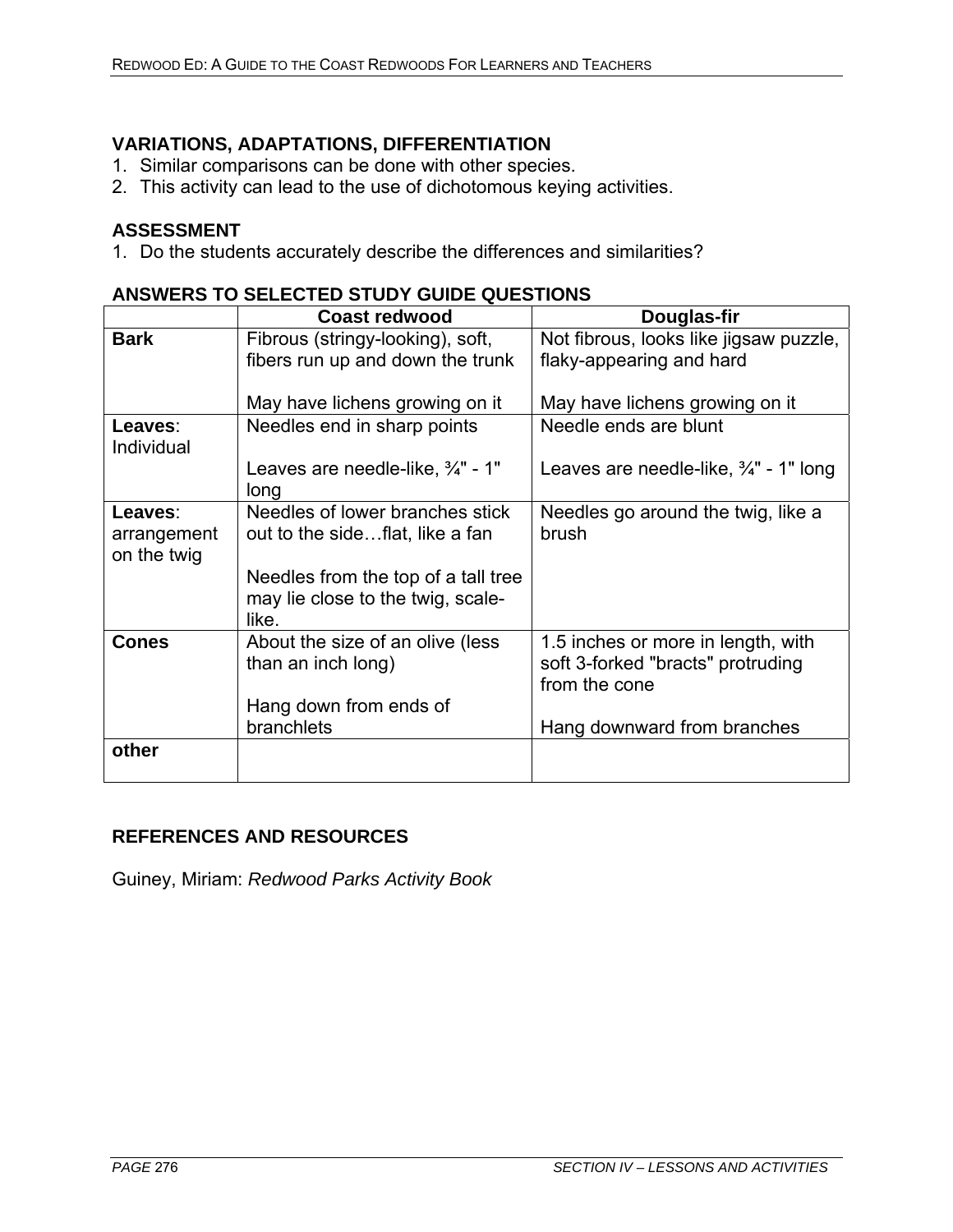#### **Similar But Not the Same! Study Guide**

Sometimes it is easy to tell the difference between different kinds of trees. Coast redwood trees and oak or madrone trees, for example, look very different.

Sometimes, however, it is not so easy. Coast redwood and Douglas-fir trees are similar in many ways. They are both "evergreen," meaning they don't lose their leaves (needles) in the winter. They both produce cones that have seeds in them. Both are important lumber trees and can grow very tall.

Use the table below to compare coast redwood and Douglas-fir trees. Look for both similarities (how they are the same) and differences.

#### **Sketches might be very helpful!**

|                                       | <b>Coast redwood</b> | Douglas-fir |
|---------------------------------------|----------------------|-------------|
| <b>Bark</b>                           |                      |             |
| Leaves:<br>Individual                 |                      |             |
| Leaves:<br>arrangement<br>on the twig |                      |             |
| <b>Cones</b>                          |                      |             |
| other                                 |                      |             |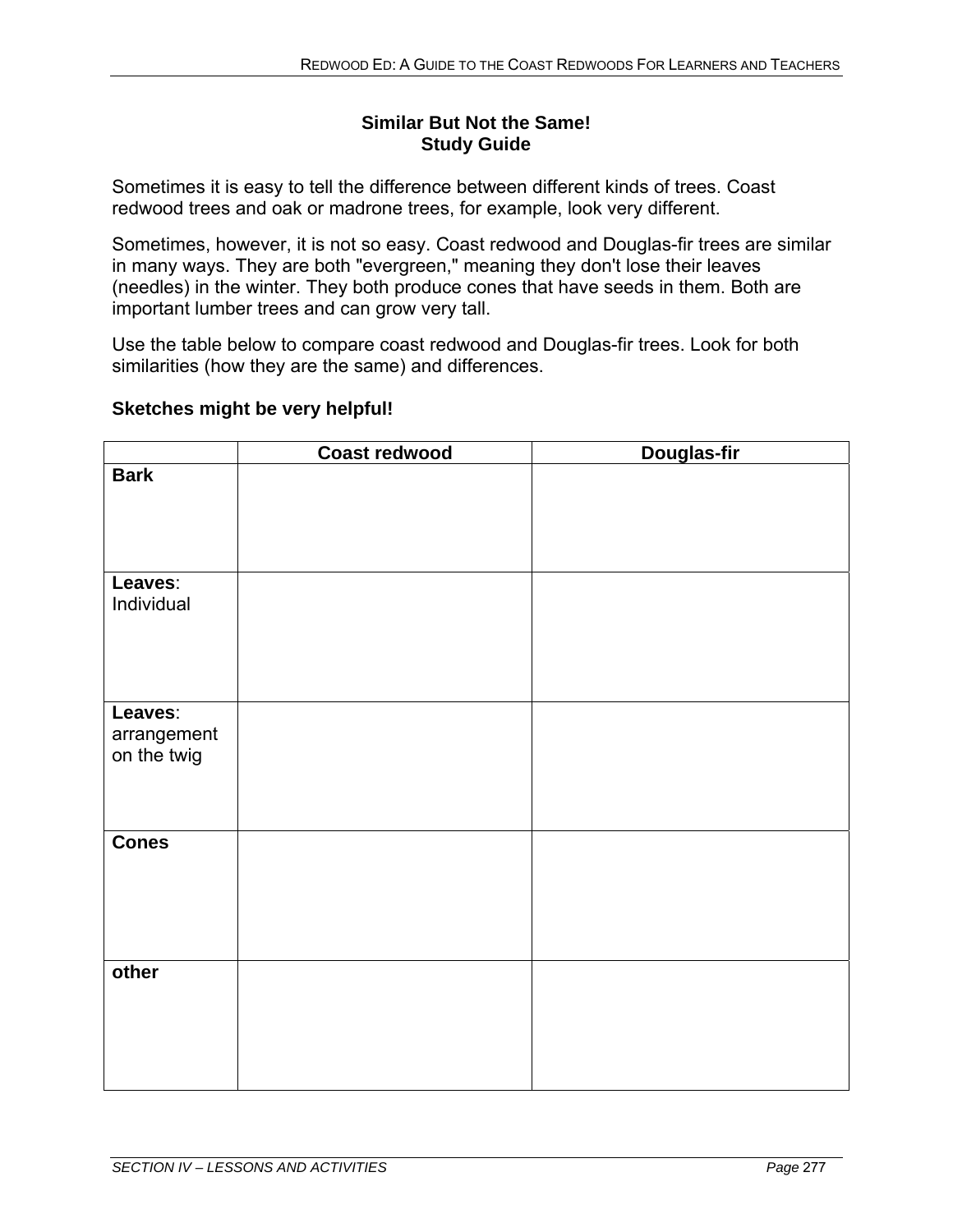# Other Activities for During the Trip

## **Trash Patrol**

Before leaving the parking lot at the start of the field trip, provide each group with a fivegallon plastic bucket or trash bag. (The bucket is more easily reusable and can be used to carry other things.) So that one person doesn't feel "stuck" carrying the container, determine a rotation system. Consider using two containers, one for trash and one for recyclable materials.

Caution the students about sharp glass or metal, poison oak, etc. After the litter has been collected, the students can sort it into categories, including recyclable, decomposable, and other. Discuss what people could have done rather than bring these things to the redwoods and leave them behind, including alternatives to disposable packaging. Dispose of the material properly, recycling what you can.

| <b>STANDARDS ADDRESSED</b>                                                           |                                                                                  |  |
|--------------------------------------------------------------------------------------|----------------------------------------------------------------------------------|--|
| <b>Focus Standards:</b><br>Grade 4: Mathematics 3.1: Using addition and subtraction. |                                                                                  |  |
|                                                                                      | Grade 6: Mathematics 1.4: Calculate percentages.                                 |  |
|                                                                                      |                                                                                  |  |
| <b>Environmental Principles and Concepts</b>                                         |                                                                                  |  |
|                                                                                      | Principle II: Humans affect natural systems.                                     |  |
|                                                                                      | Concept a: Human populations and consumption affect natural systems.             |  |
|                                                                                      | Concept b: Human extraction, harvesting, and use of resources affect natural     |  |
|                                                                                      | systems.                                                                         |  |
|                                                                                      | Concept c: Expansion and operation of human communities affect natural           |  |
|                                                                                      | systems.                                                                         |  |
|                                                                                      | Concept d: Human social systems affect natural systems.                          |  |
|                                                                                      | Principle IV: The exchange of matter between natural systems and human societies |  |
|                                                                                      | affects the long-term functioning of both.                                       |  |
| Concept a:                                                                           | Effects of human activities on natural systems depend on quantities              |  |
|                                                                                      | of resources used and the quantity and characteristics of the                    |  |
|                                                                                      | byproducts of use.                                                               |  |
| Concept b:                                                                           | Byproducts of human activities affect natural systems.                           |  |
| Concept c:                                                                           | The ability of natural systems to adjust to human-caused alterations             |  |
|                                                                                      | depends on several factors.                                                      |  |
|                                                                                      |                                                                                  |  |